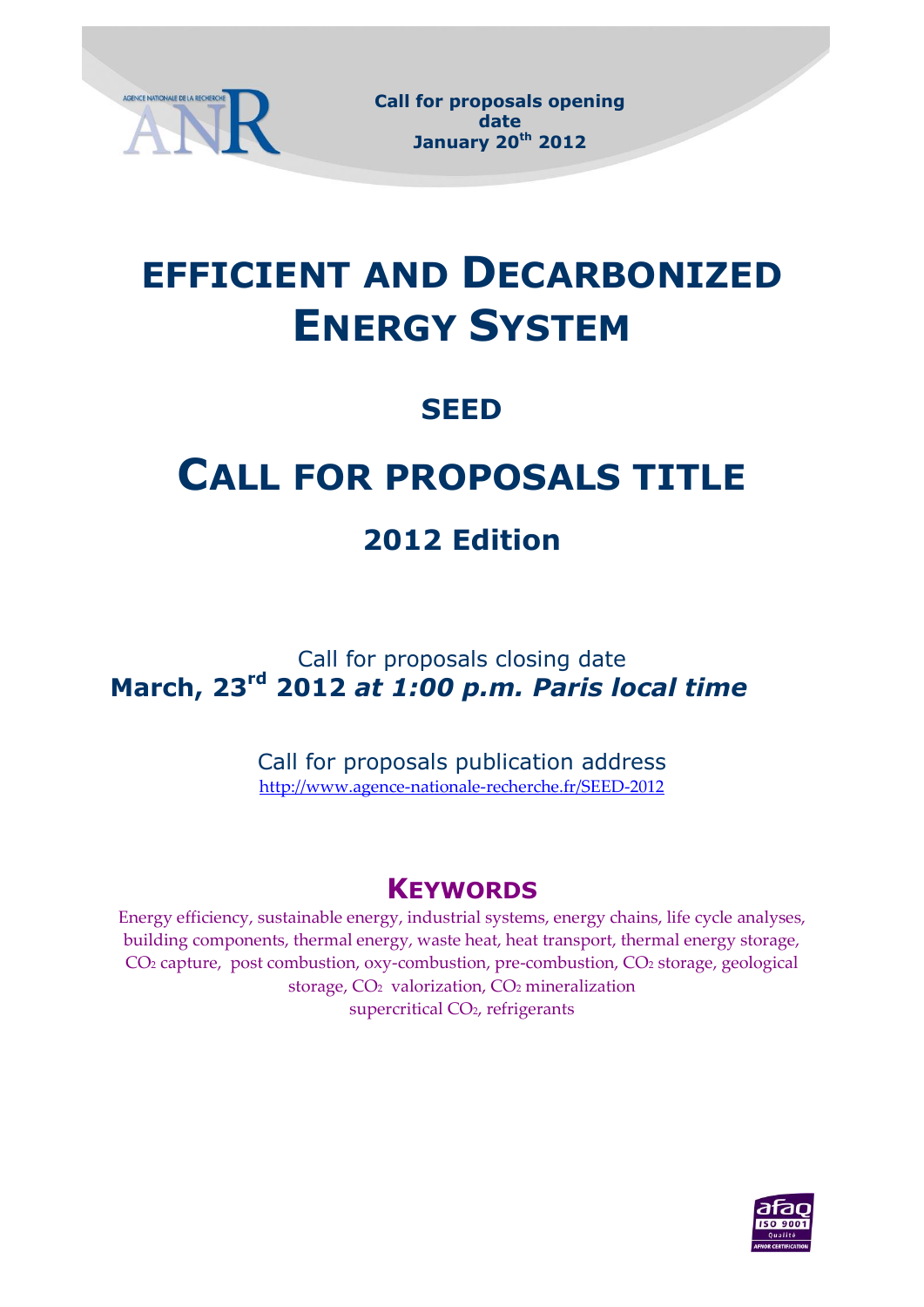

 **EFFICIENT AND DECARBONIZED ENERGY SYSTEMS**

# **IMPORTANT DATES**

# <span id="page-1-0"></span>**CLOSING OF THE CALL FOR PROPOSALS**

**The project proposals must be submitted on the ANR submission web site - see address in link on page 1 - before the call for proposals closing deadline:**

### **ON MARCH 23TH 2012 AT 1:00 P.M. (PARIS LOCAL TIME)**

**(see § 5 "Submission conditions")**

# **SIGNED AND SCANNED DOCUMENT**

**Each partner must confirm participation in the proposal by signing its administrative and financial document. This document is generated from the ANR submission site after closure of the call for proposals. Once scanned in PDF format, the coordinator must upload all the signed administrative and financial documents to the submission web site no later than:**

> on April 16th 2012 at 1:00 p.m. (Paris local time) **(see § 5 "Submission conditions")**

# **CONTACTS**

#### **Scientific and technical questions**

Linda Oukacine +33(0)173548237 seed@agencerecherche.fr

#### **ANR PROGRAMME DIRECTORS**

Pierre Odru +33(0)173548268 [pierre.odru@agencerecherche.fr](mailto:pierre.odru@agencerecherche.fr)

Isabelle Czernichowski (thematic line 3: CO<sup>2</sup> capture, storage and valorization) +33(0)173548188 isabelle.czernichowski@agencerecherche.fr

**It is important to read carefully the present document in its entirety, and the regulations concerning the conditions of allocation of ANR funding [\(http://www.agence-nationale](http://www.agence-nationale-recherche.fr/documents/uploaded/2007/reglement-modalites-attribution-aide.pdf)[recherche.fr/documents/uploaded/2007/reglement-modalites-attribution-aide.pdf\)](http://www.agence-nationale-recherche.fr/documents/uploaded/2007/reglement-modalites-attribution-aide.pdf) before submitting a research project proposal.**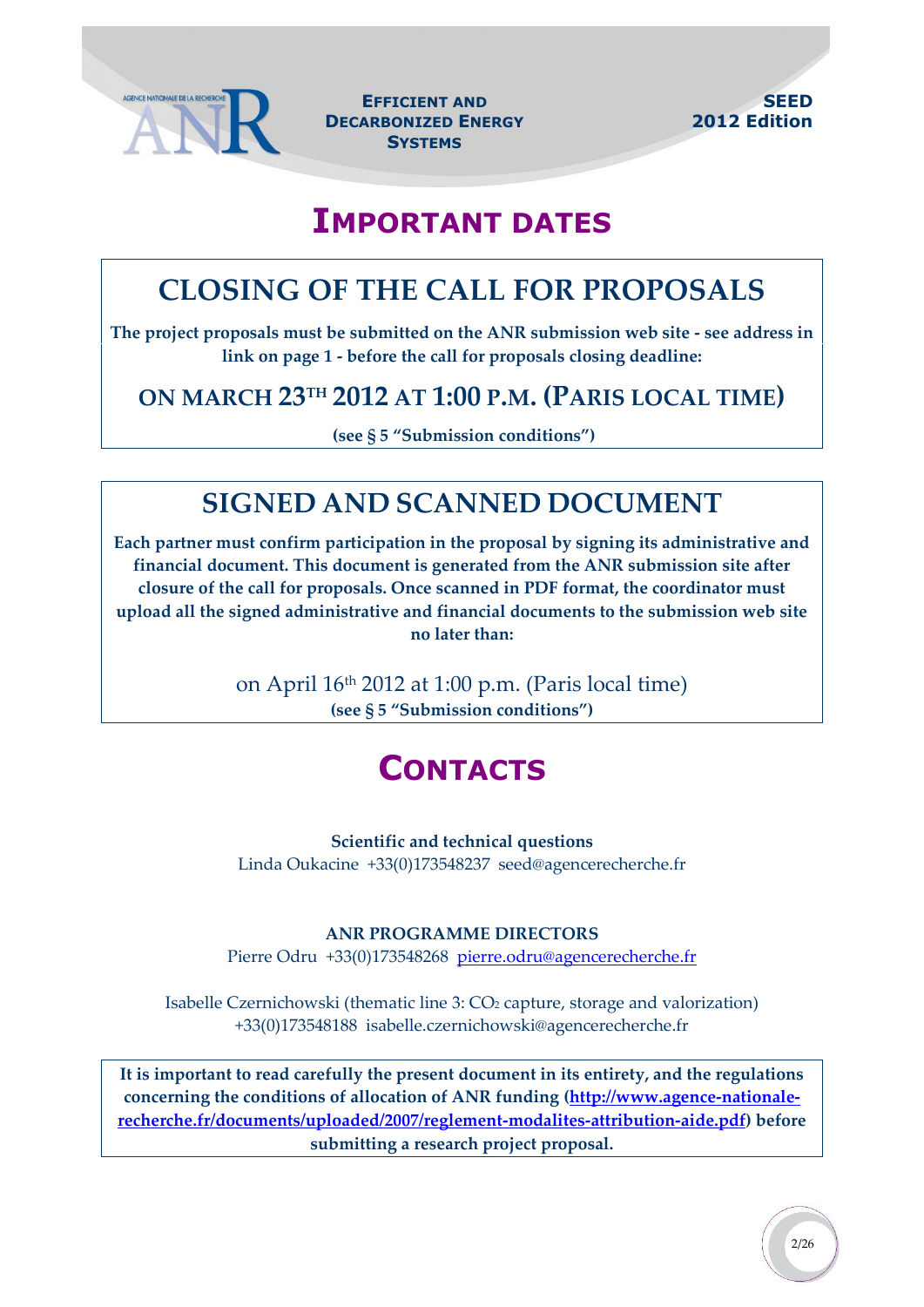

**DECARBONIZED ENERGY SYSTEMS**



# **CONTENTS**

|      | 1. CONTEXT AND OBJECTIVES OF THE CALL FOR PROPOSALS  4                  |  |
|------|-------------------------------------------------------------------------|--|
| 1.1. |                                                                         |  |
| 1.2. |                                                                         |  |
| 1.3. |                                                                         |  |
|      |                                                                         |  |
| 2.1. | Thematic line 1: efficiency and sustainability of energy                |  |
|      |                                                                         |  |
| 2.2. | Thematic line 2: transport, storage and re-use of heat energy 8         |  |
| 2.3. | Thematic line 3: capture, storage and valorization of co <sub>2</sub> 9 |  |
|      |                                                                         |  |
| 3.1. |                                                                         |  |
| 3.2. |                                                                         |  |
| 3.3. |                                                                         |  |
| 3.4. |                                                                         |  |
| 3.5. |                                                                         |  |
|      |                                                                         |  |
| 5.   |                                                                         |  |
| 5.1. |                                                                         |  |
| 5.2. |                                                                         |  |
| 5.3. |                                                                         |  |
| 5.4. | Particular submission conditions for the application for                |  |
|      |                                                                         |  |
|      | 6. GENERAL PROVISIONS AND DEFINITIONS 19                                |  |
| 6.1. |                                                                         |  |
| 6.2. |                                                                         |  |
| 6.3. |                                                                         |  |
| 6.4. | Definitions concerning the different research categories 23             |  |
| 6.5. | Definitions concerning project organisation  24                         |  |
| 6.6. |                                                                         |  |
| 6.7. |                                                                         |  |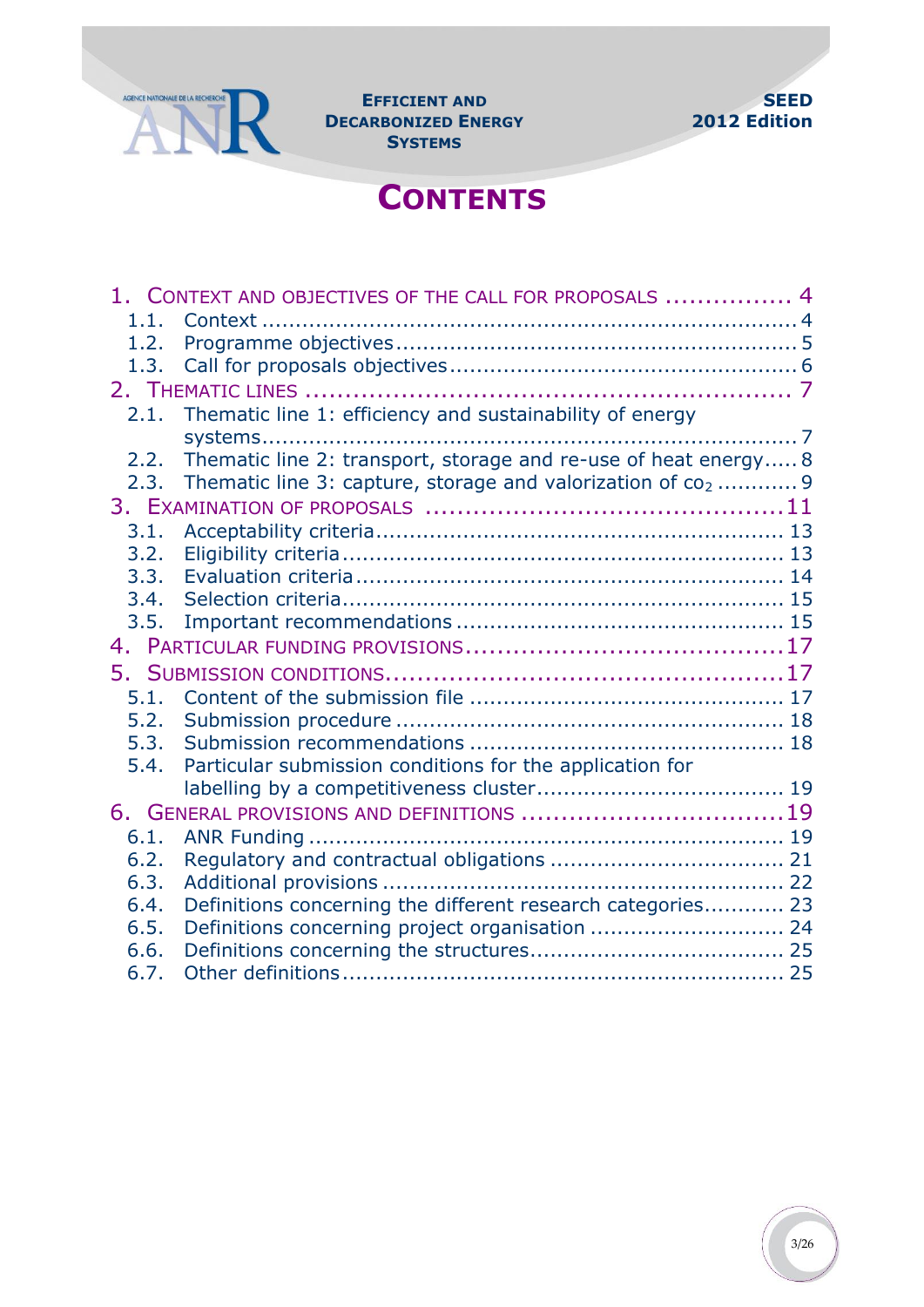#### <span id="page-3-0"></span>**1. CONTEXT AND OBJECTIVES OF THE CALL FOR PROPOSALS**

#### <span id="page-3-1"></span>**1.1. CONTEXT**

The energy-climate package, adopted by the European Union, sets an objective of improving energy efficiency and cutting CO<sub>2</sub> emissions by 20% by 2020.

The International Energy Agency (IEA) produced scenarios demonstrating that the greatest potential in terms of reducing greenhouse gases by 2030 lies in energy efficiency measures in electricity demand (29%) and increased efficiency in the combustion of fossil carbon (36%). The IEA Blue Map scenario concludes that by 2050, CO<sub>2</sub> capture and storage (CCS) must make a 20% contribution to efforts to halve global CO<sub>2</sub> emissions, thus making it possible to reach this goal at a lower cost.

The final energy consumption in France is close to 160 MTep/year. The industrial sector currently represents 23% of this consumption, 70% of which covers heat requirements (boilers, furnaces, drying/heating systems, etc.); the building sector represents nearly 43% of this figure, 75% of which for heating requirements. It should also be noted that today, in France,  $CO<sub>2</sub>$  emissions are close to 380 Mt; the industrial sector (including energy production) accounts for 41% of this figure, and residential and tertiary buildings account for 24%.

In this context, the Grenelle Environment Forum has set particularly ambitious goals:

- Increase energy efficiency, with a view to limiting national final energy consumption to 167 MTep/year by 2020, including a reduction of building energy consumption by a 2:4 ratio;

- Reduce GHG emissions by 75% by 2050, in line with IPCC recommendations; i.e. a reduction of 31 Mt CO2/year for the industrial sector and 55 Mt CO2/year for the residential and tertiary sectors.

These challenges need to be placed in context: energy costs (and the future development thereof) and the dependence on external sources they entail for all economic players in France. Fossil energy resources are limited, with many of them located in sensitive geopolitical regions, sparking fears that future costs may rise considerably, or even soar. It is very much in the interest of fossil energy-dependent industries to make investments to become less dependent if they are to survive over the long-term. France's external energy bills would thus also be reduced.

These objectives lead to rethinking energy efficiency, particularly on the scale of industrial production systems, buildings and urban systems. They can also be used as a vital lever to ensure reduced consumption of natural resources. CCS represents set of complementary technologies that should make it possible to continue using fossil fuels whilst eradicating CO<sup>2</sup> emissions, thus ensuring an energy transition to a decarbonized economy.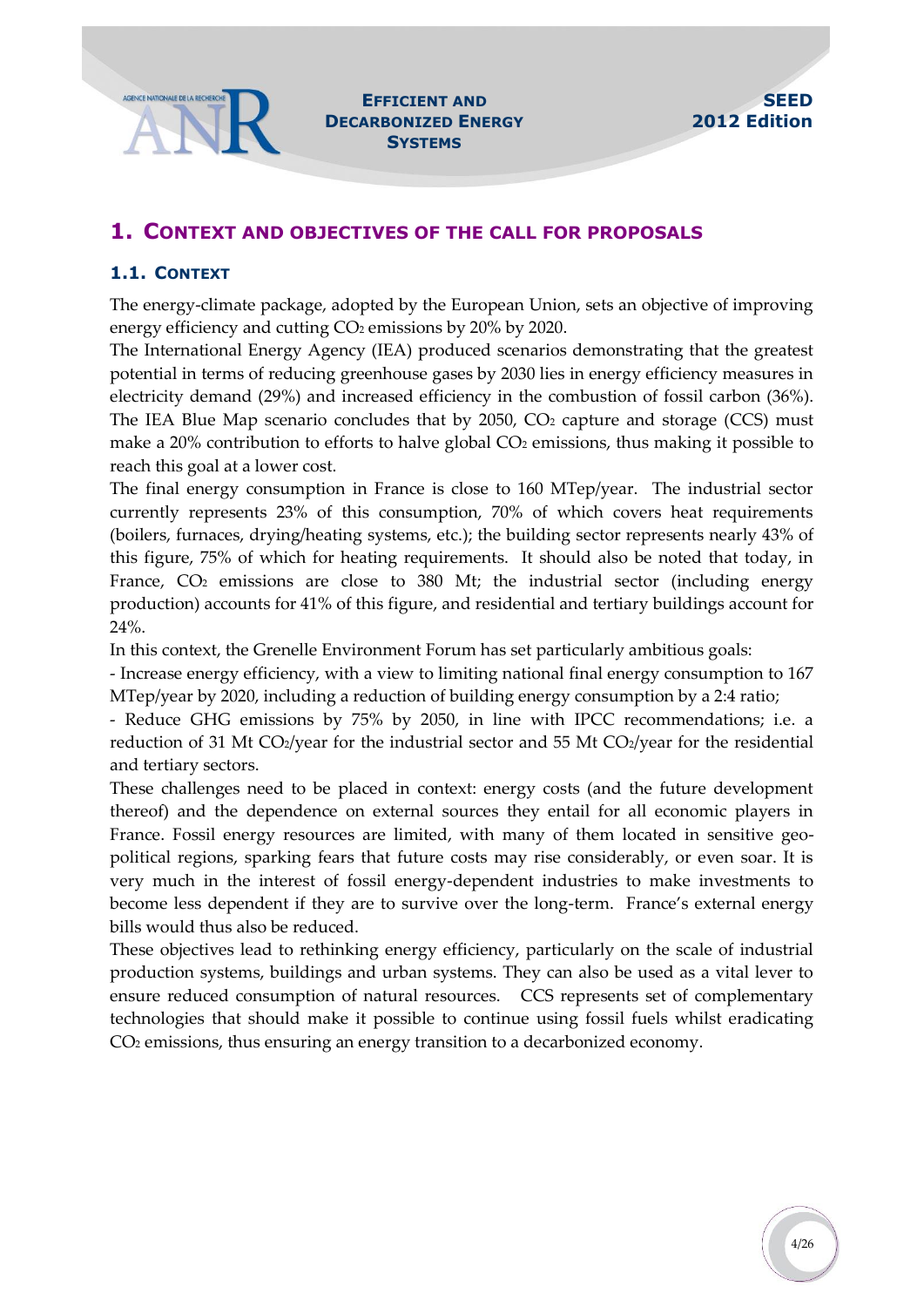#### AGENCE NATIONALE DE LA RECHERCHE **AND DECARBONIZED ENERGY SYSTEMS**

#### <span id="page-4-0"></span>**1.2. PROGRAMME OBJECTIVES**

The SEED programme aims to improve the overall energy efficiency of primary energy production units (excluding renewable, nuclear and bio-energies) and of industrial systems and building components; at the same time, it aims to reduce the ecological footprint of the adopted solutions. Particular attention is placed on recovering, and storing, lowtemperature waste heat, which represents three quarters of all heat sources released by the industrial sector. It also aims to further develop, reduce costs and increase safety of  $CO<sub>2</sub>$ capture and storage technologies, and to explore CO<sub>2</sub> valorisation pathways. Research will focus on the development of innovative components, or on integrated system-based approaches (coupling, cogeneration, cross-disciplinary aspects of the  $'CO<sub>2</sub>$  capture, storage and valorisation' chain, etc.), including modelling and experimental aspects.

The expected results will focus on:

• Developing models to optimize energy efficiency in industry and agriculture, quantifying energy sources that may potentially be recovered and any associated tools;

• Improving energy performances and costs of components in industrial energy chains, developing innovative components;

• Improving and developing energy components for the building sector,

particularly for very low energy buildings of the future;

- Improving energy performances in terms of converting primary energy;
- Optimizing energy in industrial processes and their implementation;

• Developing low-GHG manufacturing processes, or processes that save water or raw materials;

• Optimizing renewable energy chains, improving their competitiveness and

their market-penetration potential, particularly in the low- and high-temperature thermodynamic solar sector;

- Developing energy integration, by coupling different industrial users and/or users from the residential/tertiary sector, in an integrated 'energy cascade' approach;
- Reusing low-temperature energies;

• Developing heat storage concepts for the building (inter-seasonal storage) and industry sectors, as well as for electricity production;

• Reducing costs, energy consumption and environmental impacts

of CO<sup>2</sup> capture processes;

- Developing tools and methods for efficient and safe CO2 storage in deep geological formations;
- Exploring new methods of reusing CO<sub>2</sub>, in addition to geological storage.

The programme also aims to strengthen the position of French academic research in the field of energy efficiency and decarbonized energy, and to encourage the creation of publicprivate sector partnerships.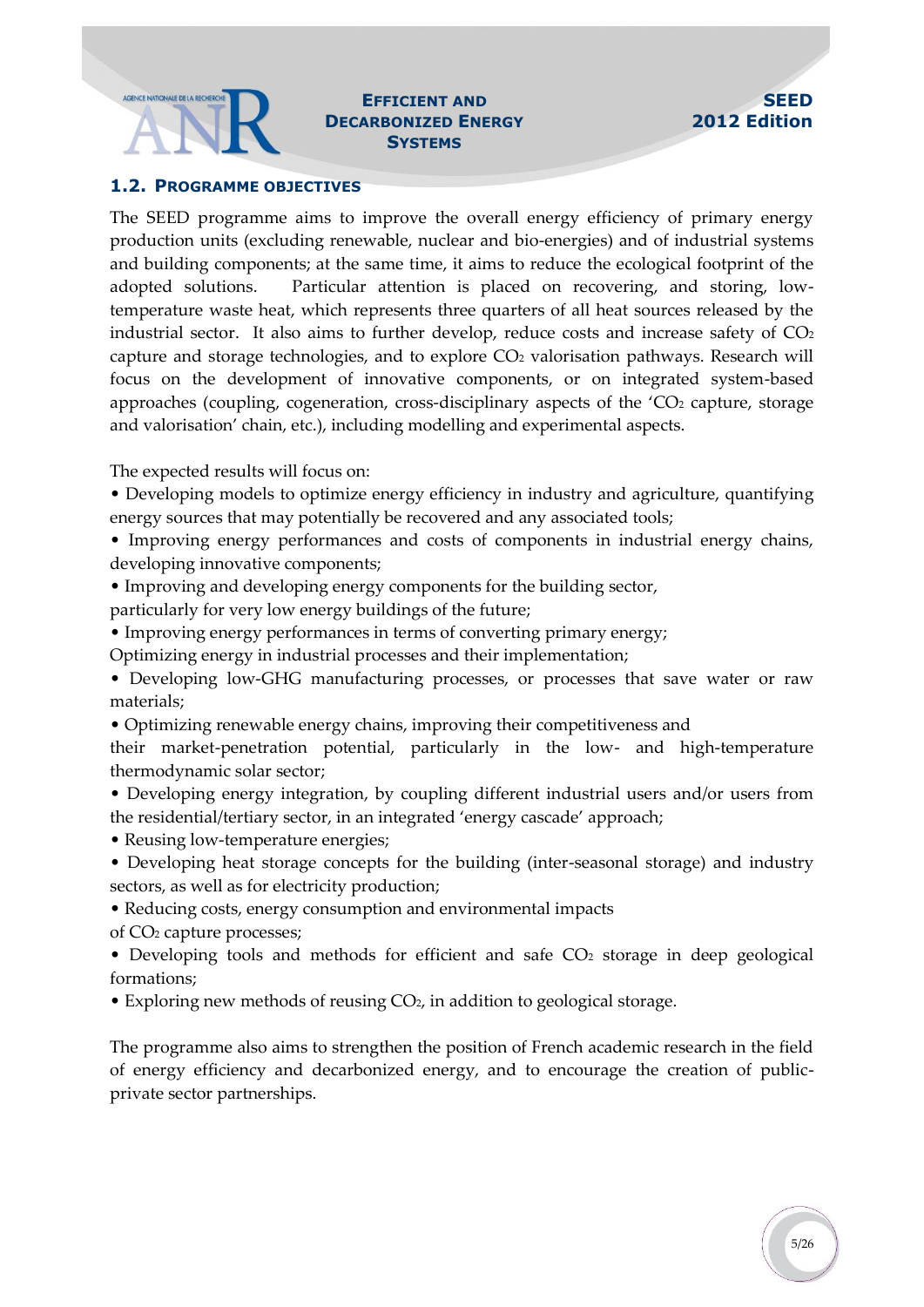#### AGENCE NATIONALE DE LA RECHERCHE **DECARBONIZED ENERGY SYSTEMS**

#### <span id="page-5-0"></span>**1.3. CALL FOR PROPOSALS OBJECTIVES**

The SEED programme tackles problems related to energy efficiency and  $CO<sub>2</sub>$  emissions reduction for all energy systems. However, it should be noted that:

- The problem of automotive systems including motorization is addressed in the "Sustainable Transport and Mobility" (Transports Durables et Mobilité) programme

- Since the global optimization of buildings and the management of urban systems is covered by the "Buildings and Sustainable Towns" programme, only the development of energy equipment for the building sector is taken into account in the SEED programme;

- The direct production of electricity using renewable energies, electrical components and systems, as well as electricity storage (except compressed air) are covered by the PROGELEC programme; thermodynamic solar aspects (particularly concentrated solar power) are covered by the SEED programme, as for compressed air electricity storage (CAES);

- Issues related to the development of decarbonized energy production from biomass, as well as the valorization of  $CO<sub>2</sub>$  in a photo-bioreactor for biomass growth are covered by the Bio-ME programme; chemical upgrading of  $CO<sub>2</sub>$  is covered by the CD2I programme;

- Projects addressing mainly socio-economic or public acceptability issues are taken into account in the INNOVATIVE SOCIETIES programme.

This programme is complementary to the TOTAL ADEME programme dedicated to energy efficiency in industry and to the ADEME 2011-2012 R&D programme into CO<sub>2</sub> geological storage, which is oriented towards marketing innovative monitoring and remediation technologies. It tackles several subjects covered in the European Union 2012 work programme (often upstream): concentrated solar electricity production or low temperature source solar power, thermal solar power, heat pumps, CO<sub>2</sub> capture or storage pilot tests, impact of impurities on CO<sub>2</sub> transport and storage.

N.B.: It should be remembered that a Call for Proposals provides a framework for requirements and that the proposed research objectives are in no way exhaustive. On the contrary, Call for Proposals fully support inventiveness and creativity from the bidders. Proposals relating to issues for which there are multiple or ill-defined themes are perfectly admissible, as are those that are positioned between several Call for Proposals (on condition that valid reasons can be cited for their submission to the SEED programme). In 'sensitive' cases, bidders are invited to contact the Scientific Task Manager or the Programme Manager. The programme is open to any international cooperation, particularly from the CCS field, with a view to pooling research efforts that are still required to promote and implement CCS technologies throughout the world.

In conjunction with Canadian research entities, the ANR's "Blanc International II" Call for Proposals, launched on 16 December 2011, provides funding options for bilateral CCS projects with public-private partnerships (http://www.agence-nationale-recherche.fr/Blanc-Intl-2-2012). CCS falls within the scope of themes selected in the agreement signed between the ANR and the Natural Sciences and Engineering Research Council (NSERC) in Canada.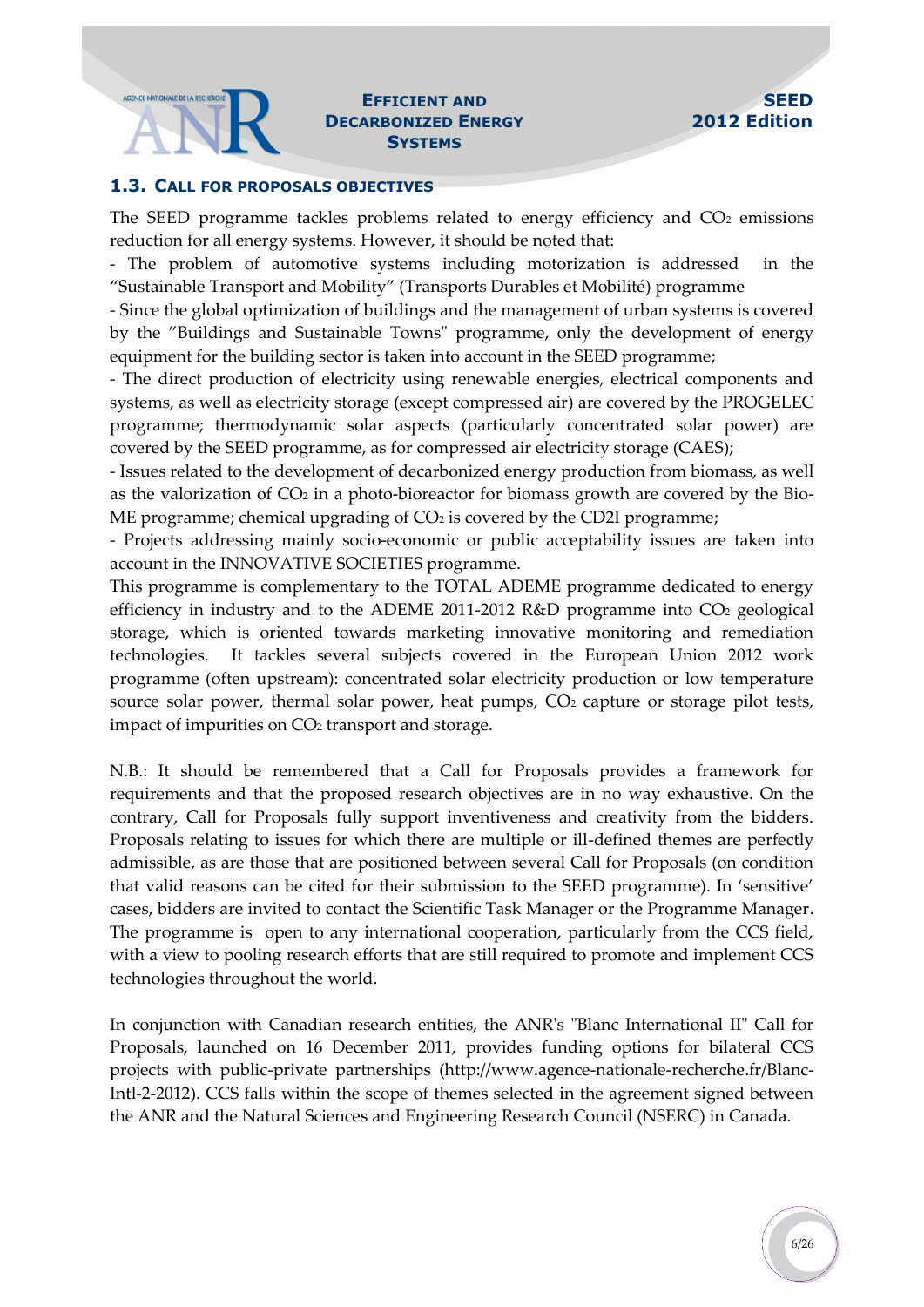#### AGENCE NATIONALE DE LA RECHERCHE **DECARBONIZED ENERGY SYSTEMS**

### <span id="page-6-0"></span>**2. THEMATIC LINES**

#### <span id="page-6-1"></span>**2.1. THEMATIC LINE 1: EFFICIENCY AND SUSTAINABILITY OF ENERGY SYSTEMS**

The efficiency of energy chains and components must be systematically assessed and justified in terms of analysis of the entire life cycle, with a view to avoiding pollution transfers or consumption of non-renewable energy sources. Similarly, it is important to integrate the notion of "final cost" (whenever required by the proposal).

#### SUBTOPIC 1.1: QUANTIFYING POTENTIALLY REUSABLE ENERGY SOURCES AND ANY ASSOCIATED TOOLS

This sub-theme groups together themes aiming to assess reusable lost energy sources, particularly in industrial sectors, as well those aiming to develop specific software and integrated methodological tools used to quantify and analyse these sources and suggest remedies for them. The space and time dimensions to be taken into account may vary, from the scale of an isolated industrial component to global analyses representative of a more complex system or a larger area (region). It may then integrate heat exchange and lost energy networks, the optimization of industrial processes and the minimization of pollutants, GHGs and water resources. In this context, it may use existing data bases and experience feedback. Issues related to the integration of technical-economic and socio-economic dimensions are also covered by this sub-theme, as is the optimization, implementation and control of systems using measurement channels, sensors and the creation of I&C systems adapted to the optimal use of energy.

#### SUBTOPIC 1.2: ENERGY EFFICIENCY OF ENERGY CHAIN COMPONENTS

This sub-theme aims to innovate or improve the design of individual components in energy chains in their broadest sense, in terms of energy, water consumption or GHG/pollutant release. The benefits must be justified for the entire life cycle.

A few non-exhaustive examples :

• Electricity and electricity production: variable speed drives, reciprocating engines with external heat supply, Stirling motors, turbines and microturbines, cogeneration and microcogeneration, organic Rankine cycles, high-performance electromechanical conversion components, high-power electronic components and converters, lighting components, induction and microwaves (if justified), self-diagnosis, etc.;

• Thermal lines: high-energy equipment, thermal transfer equipment, rapid or focalized furnaces, low-power hypercritical boilers, machines with three heat source cycles, cooling, optimized management, etc.

• Building equipment: development of domestic hot water production systems, heating and cooling systems, ventilation systems adapted to requirements in new low-energy buildings or renovated buildings, development and integration of renewable energies (thermal solar power, geothermal energy, biomass, etc.) or combined sources with a view to achieving energy autonomy, controllable devices and optimization of equipment control, etc.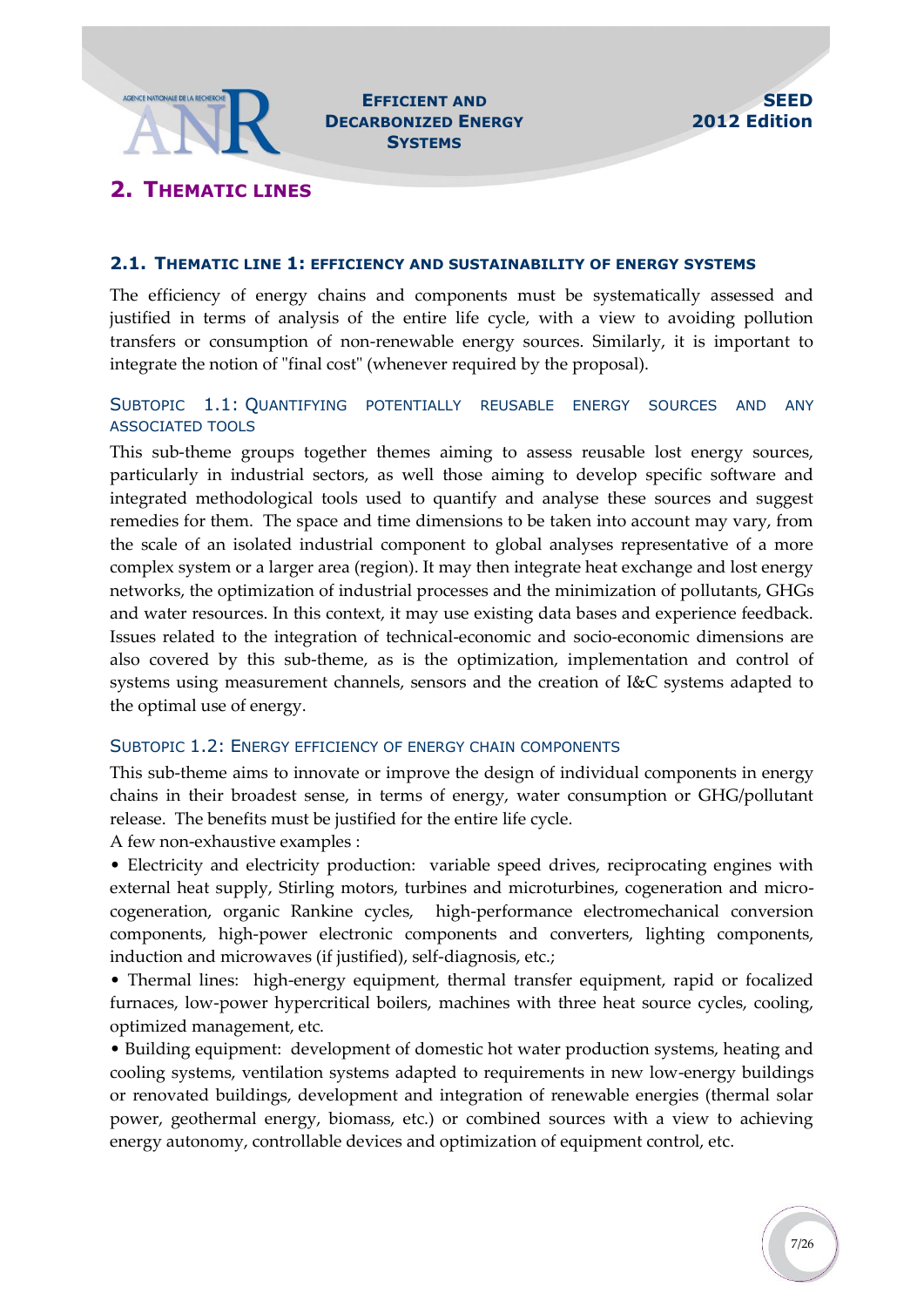#### AGENCE NATIONALE DE LA RECHERCHE**NT AND DECARBONIZED ENERGY SYSTEMS**

#### **SEED 2012 Edition**

#### SUBTOPIC 1.3: INCREASING THE EFFICIENCY OF ENERGY SYSTEMS

This sub-theme brings together proposals aiming to optimize energy processes and systems, as well as their implementation and control, by applying an integrated approach, excluding any buildings covered in the "Sustainable towns and buildings" project.

Improvements in terms of energy efficiency, CO<sup>2</sup> and pollutant release and in terms of minimizing water consumption must be justified through an approach based on the systems' life cycles. In addition to direct energy production (excluding nuclear), this concerns all highenergy activities, such as glass and cement production, the steel industry, oil refineries, sea water desalination, as well as the integration of industrial and/or service activities within an energy-efficient mindset, including better use of resources or reduction of GHG through the electrification of processes (when required). It also concerns adapting energy systems to new constraints, such as increasing production flexibility in line with the variable costs of electricity from renewable sources.

Similarly, optimizing logistics (considered independently or integrated into production optimisation), offers a myriad of possibilities to reduce fossil fuel consumption and  $CO<sub>2</sub>$ release through, for example, reduced distances travelled by distribution transporters of intermediate or finished industrial products.

The scope of this sub-theme covers improving the energy efficiency of thermodynamic renewable energy chains, particularly concentrated solar power.

#### <span id="page-7-0"></span>**2.2. THEMATIC LINE 2: TRANSPORT, STORAGE AND RE-USE OF HEAT ENERGY**

Heat, and more specifically low-level heat released by the industrial sector, represents the main energy source that could be potentially recovered and re-used.

But heat may also have solar origins. This theme aims to use innovation to improve the transfer, transport and storage of heat energy, with a view to implementing its final use in the building or industrial sectors. It also takes account of the storage aspects for pneumatic or thermal electricity. The issue of newly designed materials (super-insulating, thermo electrical, phase change materials, etc.) are more specifically covered by the scope of the Materials and Processes programme.

#### SUBTOPIC 2.1: TRANSPORT AND RE-USE OF HEAT ENERGY

Low-level heat released by industry is particularly difficult to be re-used, as well through transportation to consumption locations, as through, low transformation efficiency levels. This sub-theme takes account of technologies used to reduce transport costs, possibly after thermochemical transformation, transmission onto grids, polygeneration, heat pumps used to increase the thermal level, electricity produced at low-levels, etc.

#### SUBTOPIC 2.2: THERMAL STORAGE

Storage of heat (or cold) is a crucial issue for energy efficiency and for the reduction of GHG release in the residential and industrial sectors. In the form of sensible heat (particularly underground), phase change or sorption materials, thermal storage can make possible to recover heat, including from thermal solar energy available in the summer, and to use it on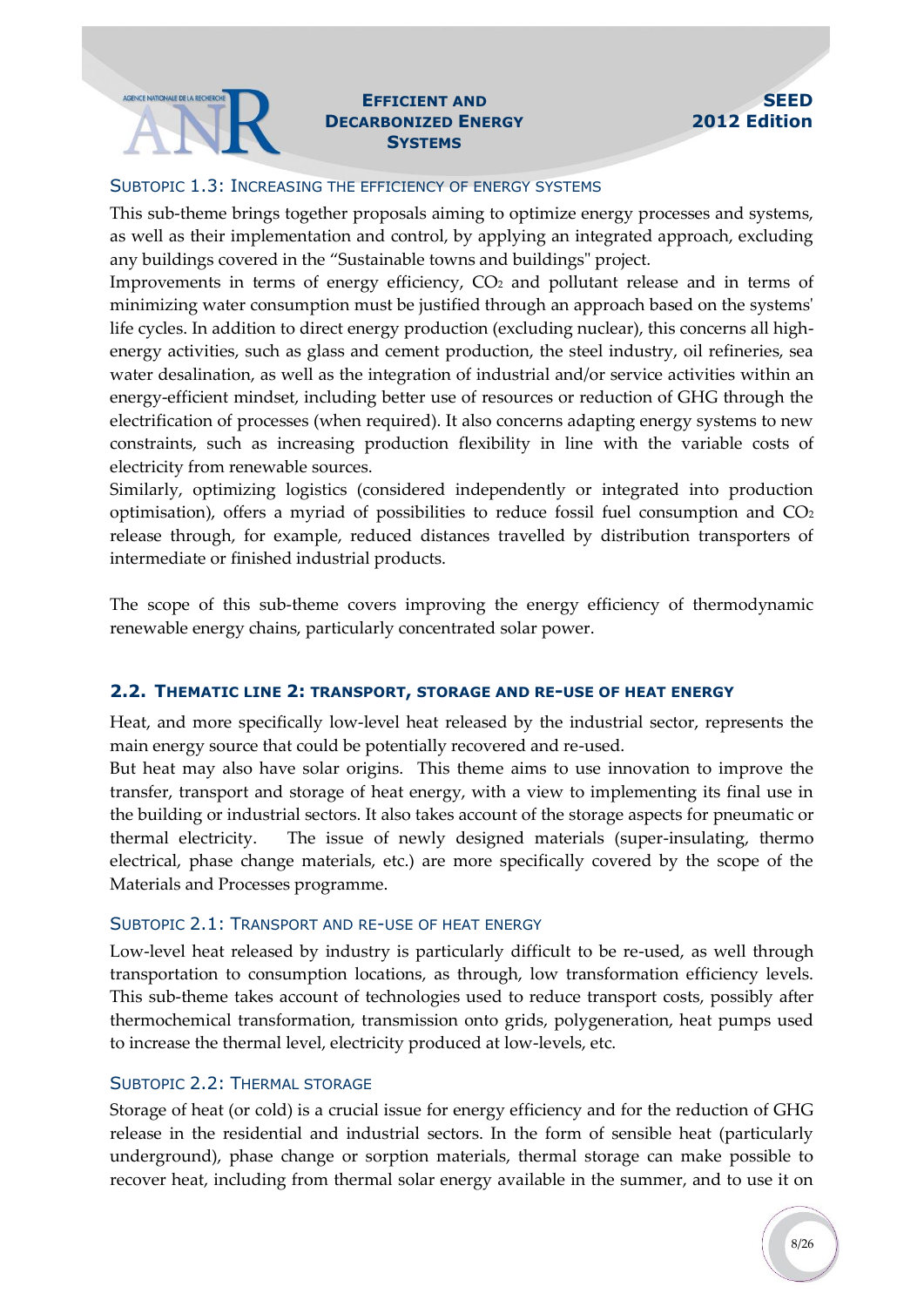### **DECARBONIZED ENERGY SYSTEMS**

adapted time scales (i.e. inter-seasonal time scales). It can also make significant contributions to electricity storage.

This sub-theme also covers Compressed Air Energy Storage, especially the issue of Adiabatic CAES, the storage systems associated to concentrated solar power plants, or any electricity thermal storage.

#### <span id="page-8-0"></span>**2.3. THEMATIC LINE 3: CAPTURE, STORAGE AND VALORIZATION OF CO**<sup>2</sup>

This theme is devoted to the development of technology to massively reduce CO2 emissions by capturing it at industrial systems level, followed by its permanent storage in geological formations. It also aims to explore innovative routes towards new methods for valorizing captured CO2, without transformation or by mineralisation. Account must be taken not only of the scientific and technical issues, but also economic aspects (volumes processed, costs, etc., to secure economic viability over the long-term), as well as environmental and safety issues, by taking advantage of the data acquired in the pilots and demonstrators. Issues regarding the integration of these new sectors into society fall within the scope of the crossdisciplinary programme "Innovative Societies". The objectives to be met are in line with those set out by the European technological platform ZEP (Zero Emissions Platform) and the national ADEME road map.

#### SUBTOPIC 3.1: CO<sub>2</sub> CAPTURE

CO<sup>2</sup> capture technologies are well adapted to large and localized emissions by industry. Improving their energy efficiency and reducing the cost of  $CO<sub>2</sub>$  savings, as well as keeping their ecological impact to a minimum are crucial to their industrial implementation. All conventional or innovative capture technologies are eligible: pre-combustion, oxycombustion, including oxygen production, particularly through chemical looping, postcombustion, membrane technologies, adaptation to specific industrial processes such as steelworks, cement works, etc. The flexibility of capture technologies when implemented in power plants with intermittent operating conditions is also an to be developed.

CO<sup>2</sup> purification - compression is an important and expensive step in investment and energy that it is also important to take into account.

#### SUBTOPIC 3.2: CO<sub>2</sub> STORAGE

The preferred solution is underground storage at depths of more than 800 m, making it possible to store large quantities of  $CO<sub>2</sub>$  in a dense form. The main targets, listed in order of priority are deep saline aquifers, which provide the greatest storage capacities, and depleted hydrocarbon fields. Innovative methodologies and technologies must be developed to facilitate storage sites characterisation and qualification, to optimize the injection operations, to ensure the site behaves correctly over the long-term and to guarantee safety and a negligible impact on the local environment.

Other types of alternative geological formations (coal, basalts, etc.) could lead to new opportunities.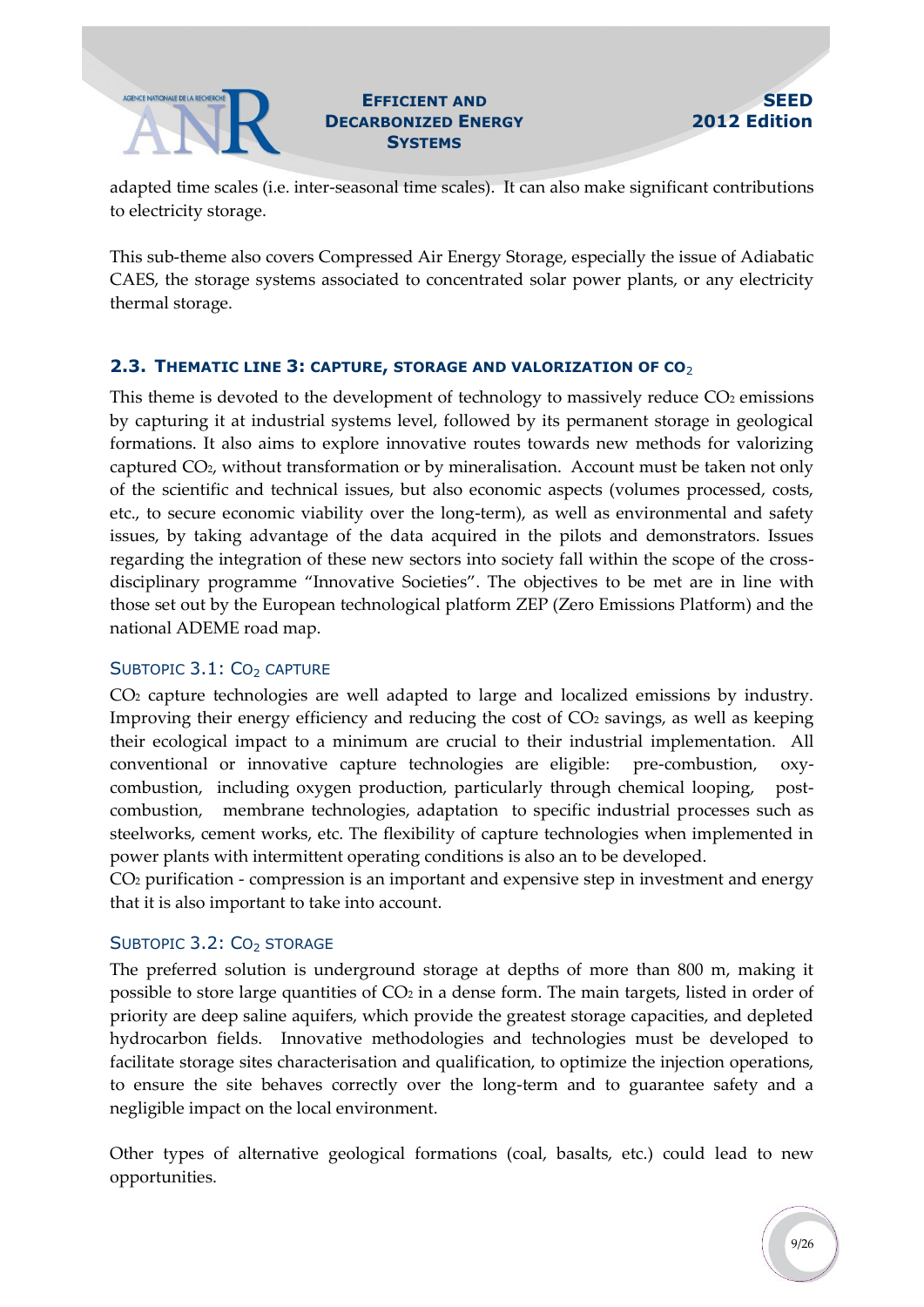## **DECARBONIZED ENERGY SYSTEMS**

#### **SEED 2012 Edition**

#### SUBTOPIC 3.3: VALORIZATION OF CO<sub>2</sub>

Today industrial uses for CO<sub>2</sub> are very limited. In 2008, they represented just 0.5% of manmade emissions throughout the globe. Rupture technologies are required to find new applications, either through direct use, or by using  $CO<sub>2</sub>$  as a reagent or a carbon source (that would enable a move from petrochemistry towards carbochemistry). The research themes targeted in this Call for Proposals are limited to the valorisation, without transformation or by mineralization, of the CO<sub>2</sub> captured at various industrial sources. Valorization through biological transformation (microalgues, biocatalysis) is covered by the scope of the Bio-ME programme and valorization through chemical transformation into high-added-value products is covered in the CD2I programme.

#### SUBTOPIC 3.4: TRANSVERSE ASPECTS ACROSS THE WHOLE VALUE CHAIN

Good integration over the whole capture-transport-storage-valorization value chain is essential to develop this technological pathway. Examples of the main research themes are deployment scenarios, life cycle analyses, logistics optimization throughout the entire chain and accidentology, etc.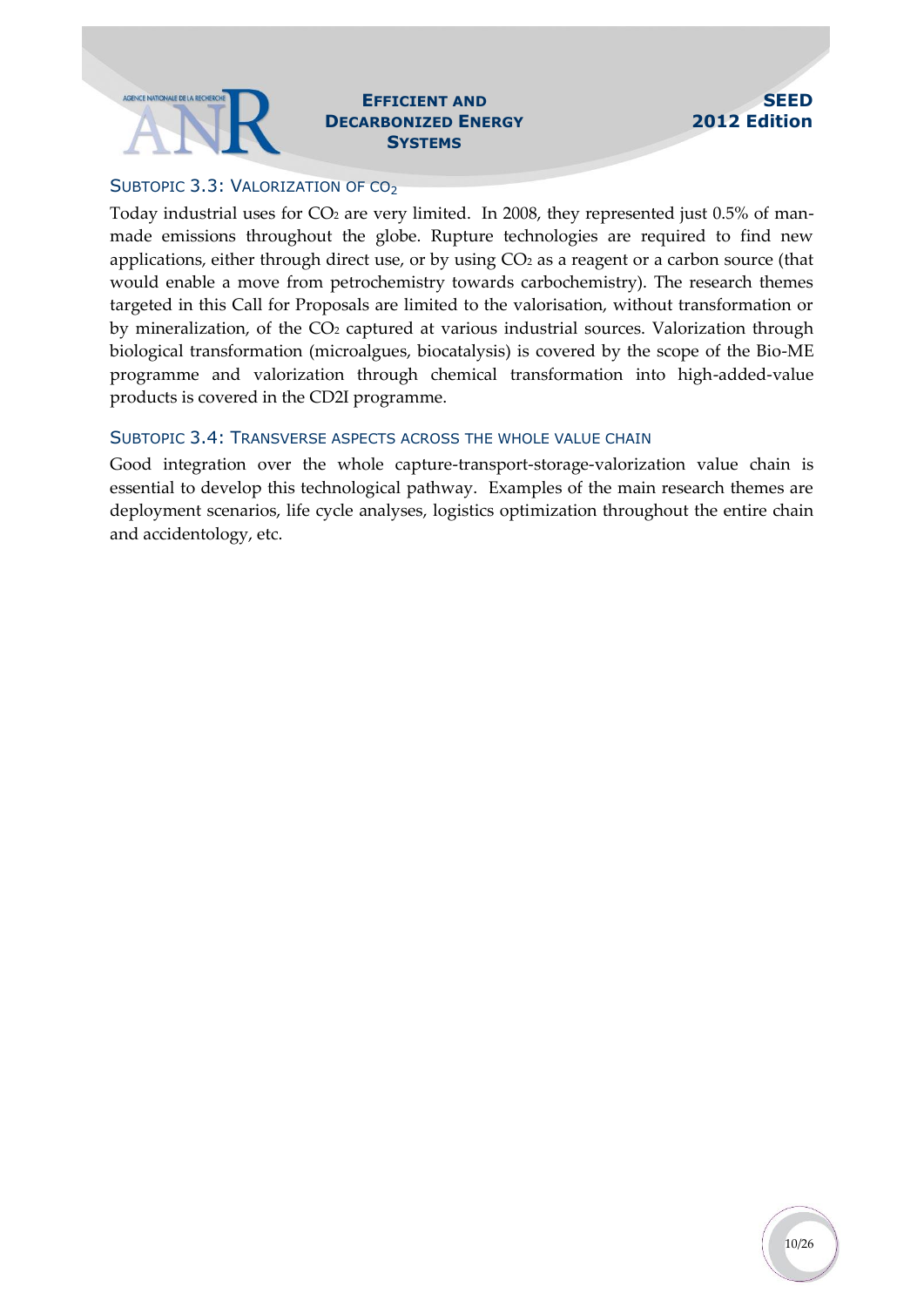

**DECARBONIZED ENERGY SYSTEMS**



### <span id="page-10-0"></span>**3. EXAMINATION OF PROPOSALS**



The selection procedure involves the following steps:

- Examination of the **acceptability** of the proposals by the ANR in accordance with the criteria stipulated in § [3.1.](#page-12-0)
- Examination of the **eligibility** of the project proposals by the evaluation panel in accordance with the criteria stipulated in § [3.2.](#page-12-1)
- Peer reviewers (external experts) are appointed by the evaluation panel.
- Peer reviewers issue their assessments based on the evaluation criteria specified in § [3.3.](#page-13-0)
- The evaluation panel reviews research proposals upon reception of the peer reviewers' assessments, and drafts a scientific evaluation report.
- Examination of the project proposals by the steering committee, which proposes a list of projects to be proposed for funding by the ANR.
- Publication of the list of projects selected by the ANR (main list and possibly reserve list) on the ANR web site dedicated to the call for proposals.
- Sending the coordinators of projects a consolidated panel evaluation report.
- Finalising of the scientific, financial and administrative files for the selected projects.
- Publication of the list of projects selected for funding on the ANR web site dedicated to the call for proposals.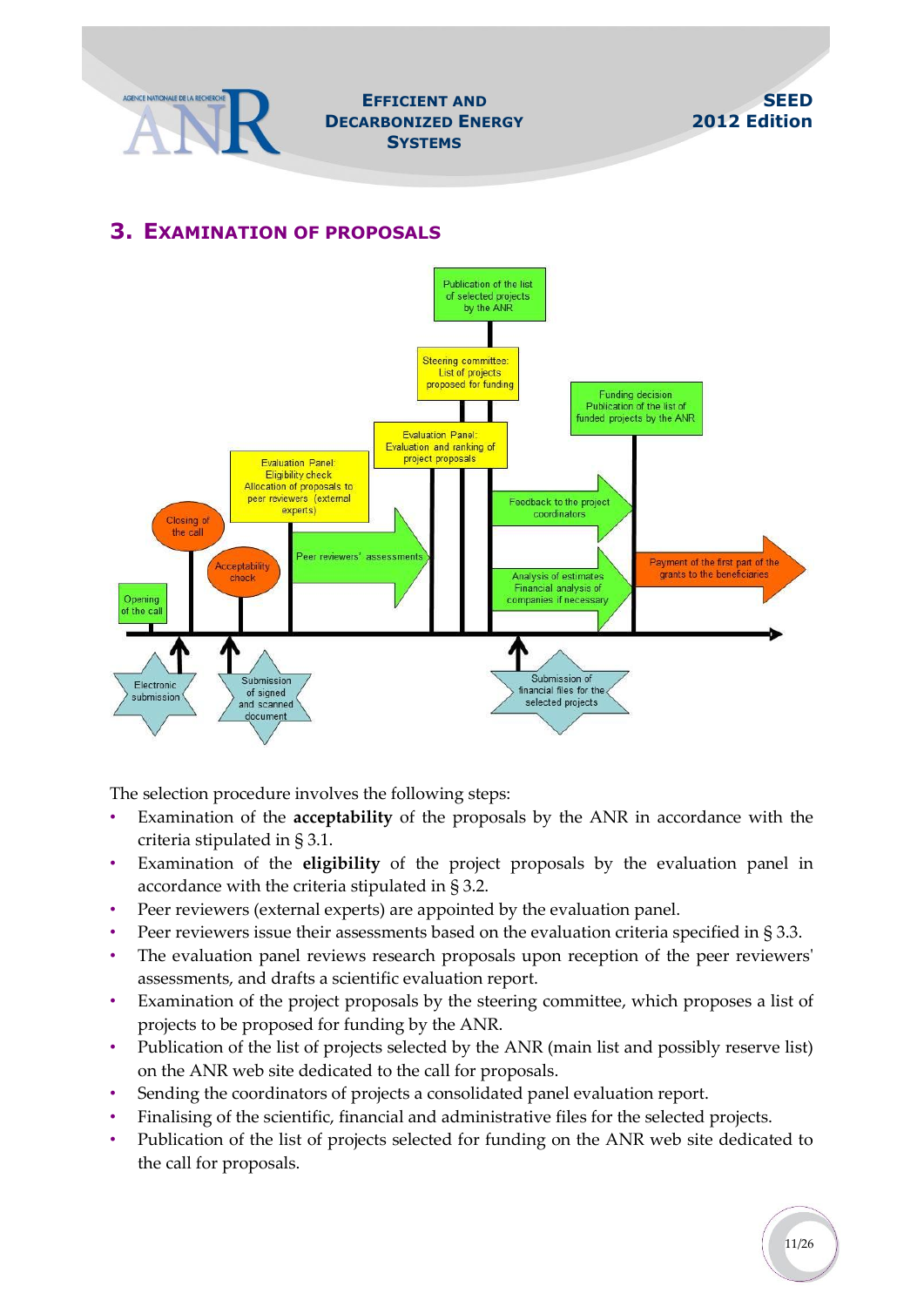## **DECARBONIZED ENERGY SYSTEMS**

First payments to the beneficiaries in accordance with the rules set in the regulations pertaining to the conditions of allocation of ANR funding (see link on ANR web site given on page 2).

The respective roles of the principal actors of the selection procedure are as follows:

- The peer reviewers (external experts) designated by the evaluation panel issue a written assessment for all proposed projects. Each project is reviewed by at least two experts.
- The evaluation panel comprising members of the research communities concerned, whether French or foreign, whose fields of expertise correspond to the requirements of the call and from the public or private sectors. The evaluation panel is mandated to evaluate the projects on the basis of the external experts' assessments, and to rank them into three categories: A (priority), B (non-priority), and C (rejected).
- The role of the steering committee, which comprises qualified prominent figures and institutional representatives, is to propose a list of projects to be funded by the ANR in accordance with the work of the evaluation panel.

The persons involved in project selection undertake to comply with the provisions of the ANR's code of ethics, and in particular the rules pertaining to the confidentiality and conflict of interest. The ANR code of ethics is available on the ANR web site<sup>1</sup> .

<span id="page-11-0"></span>The operational and organisational procedures that apply to evaluation panels and steering committees are stated in documents available on the ANR web site[1](#page-11-0) .

Once the list of selected projects has been published, the compositions of the evaluation panels are available on the ANR web site<sup>2</sup>.

-

<sup>1</sup> <http://www.agence-nationale-recherche.fr/DocumentsAgence>

<sup>2</sup> <http://www.agence-nationale-recherche.fr/Comites>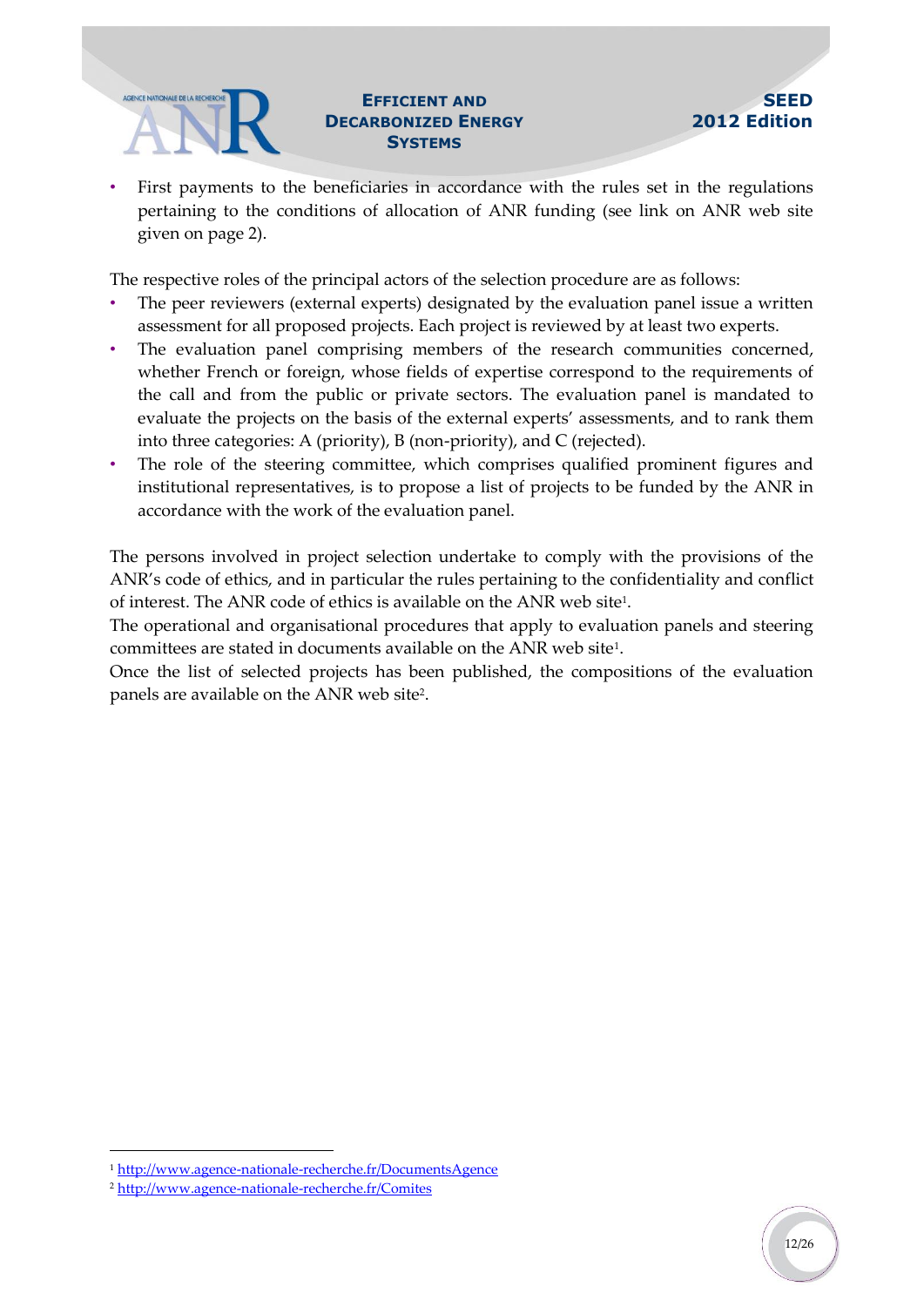

#### <span id="page-12-0"></span>**3.1. ACCEPTABILITY CRITERIA**

#### **IMPORTANT**

Project proposals that do not meet the acceptability criteria will not be submitted to the evaluation panel and will not be granted ANR funding under any circumstances.

- 1) The project proposal must be submitted **duly completed within the deadline**, and produced **in the format requested** (see submission conditions in § 5).
- 2) **The scientific document** respecting the layout and typography provided by the ANR **must not exceed 40 pages**.
- 3) The project **coordinator** must not be a member of the evaluation panel or the programme steering committee.
- 4) The project **duration** must be between 24 months and 48 months.
- 5) **Minimum number of partners** (including the coordinating partner): **2**

#### <span id="page-12-1"></span>**3.2. ELIGIBILITY CRITERIA**

#### **IMPORTANT**

Project proposals that do not meet the eligibility criteria after examination by the evaluation panel will not be granted ANR funding under any circumstances.

- **1)** The project proposal must not be identical to a proposal already submitted to another ANR programme with the same year of edition, after examination by the evaluation panel. **(new criterion 2012)**
- 2) The project proposal must not infringe an intellectual property right constituting a counterfeit in the meaning of the intellectual property (or « plagiarism »), after examination by the evaluation panel. (**new criterion 2012**)
- 3) The project must **enter into the scope** of the call for proposals described in § [2.](#page-6-0)
- 4) **Type of research**: this call for proposals is open to:
	- Fundamental research projects<sup>3</sup>;
	- Industrial research projects<sup>[3](#page-12-2)</sup>;
- 5) **Consortium composition**:

1

<span id="page-12-2"></span>This call for proposals is open to collaborative research projects and research projects partnership research organization / company. The consortium must include at least two

<sup>&</sup>lt;sup>3</sup> See definitions of research categories in § 6.4.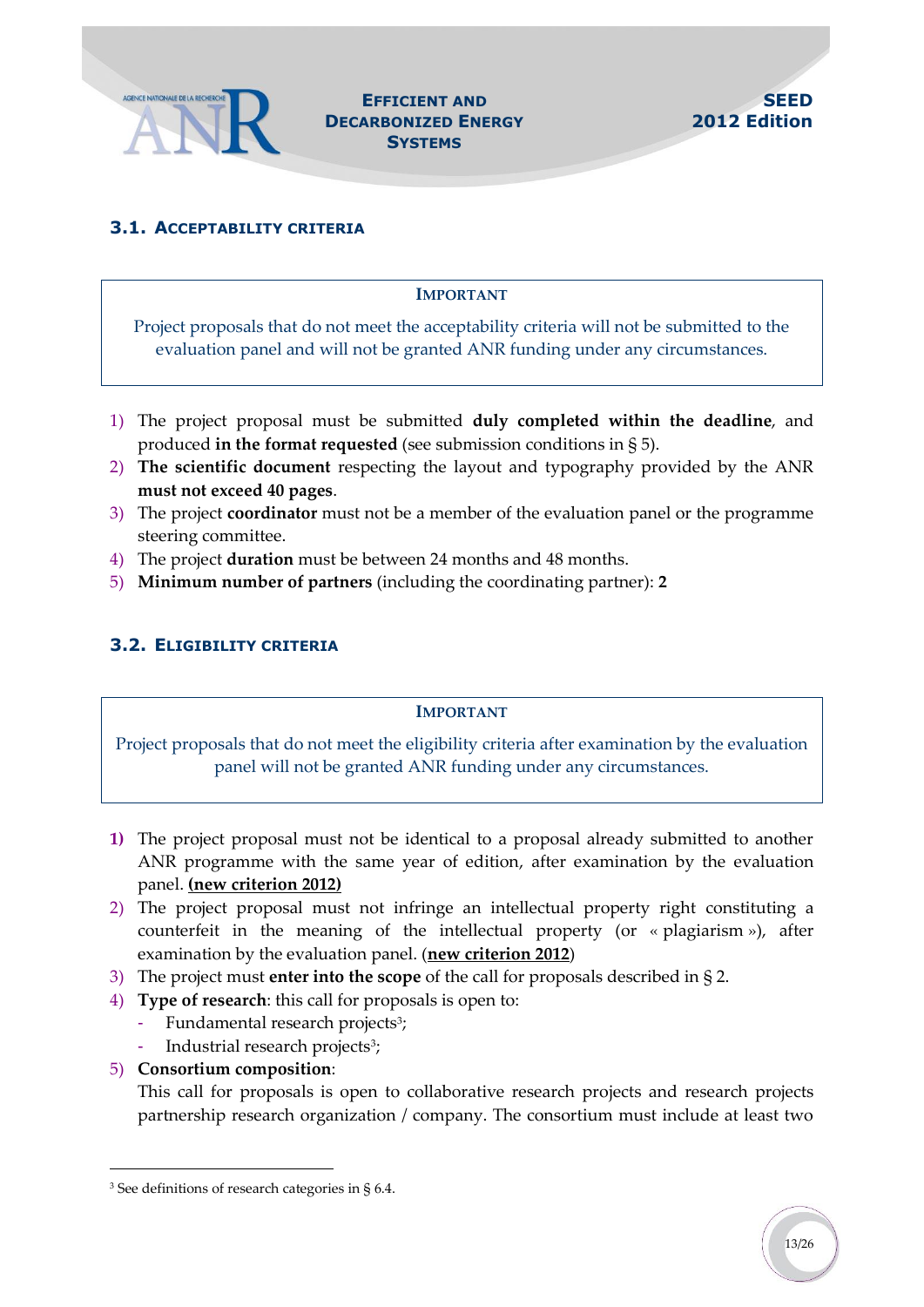

## **DECARBONIZED ENERGY SYSTEMS**

partners, including at least one belongs to the class research organization (University, EPST, EPIC, ...).

#### <span id="page-13-0"></span>**3.3. EVALUATION CRITERIA**

#### **IMPORTANT**

Only project proposals that satisfy the acceptability and eligibility criteria will be fully evaluated according to the criteria specified below.

#### **1) Relevance of the proposal with respect to the call for proposals orientations**

- suitability with respect to the thematic lines of the call for proposals (cf.  $\S 2$ ),
- suitability with respect to the recommendations of the call for proposals (cf.  $\S 3.5$ ).

#### **2) Scientific and technical quality**

- scientific excellence in terms of progress of knowledge with respect to the state of the art,
- innovative character in terms of technological innovation or prospects of innovation with respect to the existing situation,
- overcoming technological barriers,
- integration of the different disciplinary fields.
- **3) Methodology, quality of project construction and coordination**
	- positioning with respect to the state of the art or technological innovation,
	- scientific and technical feasibility of the project, choice of methods,
	- structuring of the project, rigour in presenting the final results (deliverables), identification of milestones,
	- quality of the management plan (experience, project financial and legal management), involvement of the coordinator,
	- strategy for the exploitation of the potential project results.

#### **4) Overall impact of the project**

- potential for utilization or integration of the project results by the scientific or industrial community or society, and impact of the project in terms of knowledge acquisition,
- industrial or technological application prospects and economic and commercial potential, business plan, integration in the industrial activity. Credibility of the stated way of using the results,
- benefit for society, public health, etc.
- when appropriate, the response to questions of environmental impact.
- actions to promote scientific and technical culture and communication (**new criterion 2012**),
- actions to disseminate scientific results in higher education (**new criterion 2012**).

#### **5) Quality of the consortium**

- level of scientific excellence or expertise of the teams,
- appropriateness of the partnership for the scientific and technical objectives,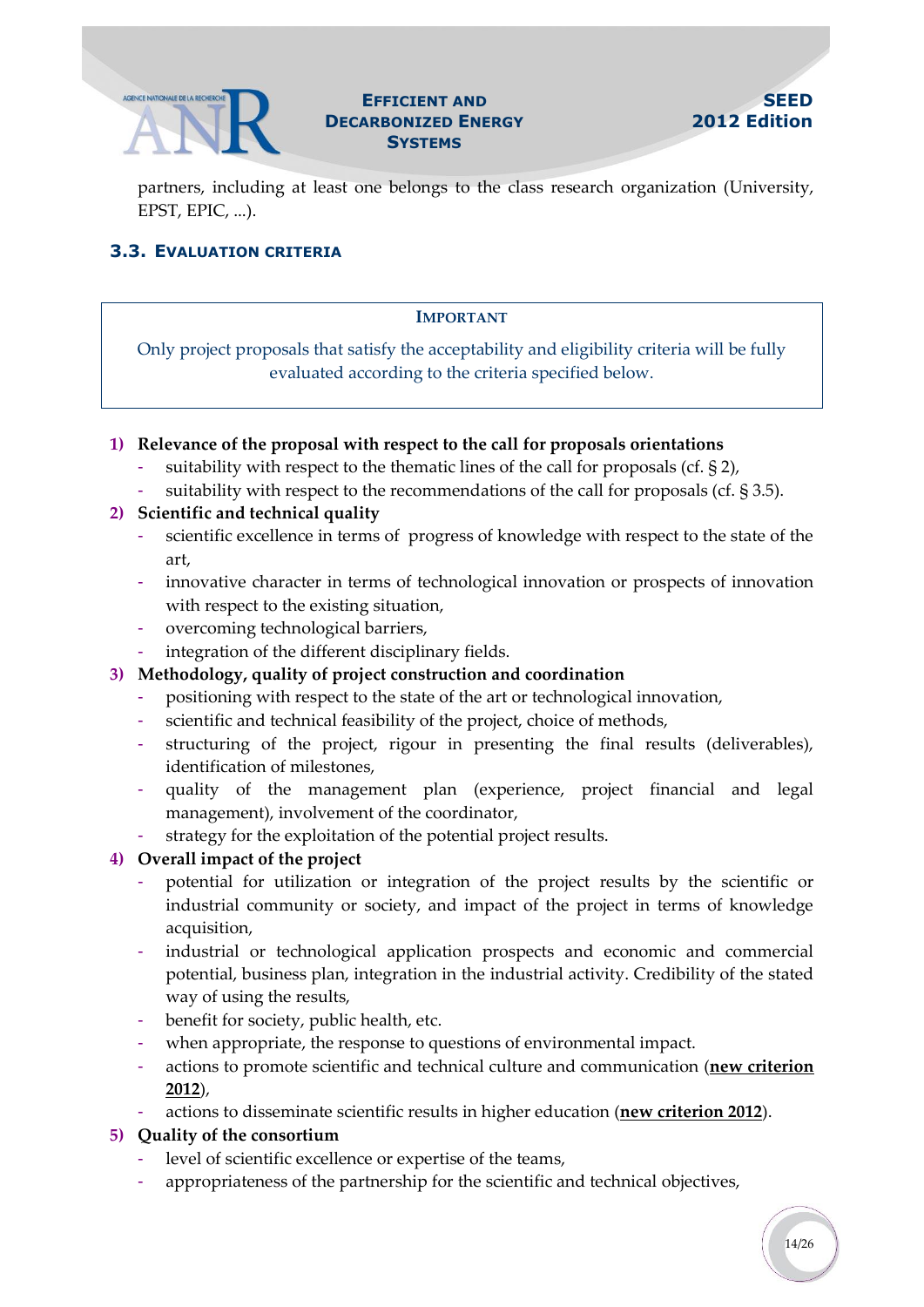## **DECARBONIZED ENERGY SYSTEMS**

#### **SEED 2012 Edition**

- complementarity of the partnership,
- openness to new players,
- active role of the private partners in the project.
- **6) Appropriateness of project resources / Project feasibility**
	- schedule feasibility,
	- appropriateness of the project management means implemented,
	- appropriateness and justification of the requested funding,
	- appropriateness of the coordination costs,
	- justification of the personnel resources,
	- justification of the temporary personnel resources (trainees, PhD students, postdoctoral students),
	- proper estimate of the sum for investments and equipment purchases,
	- proper estimate of the other financial items (missions, subcontracting, consumables, etc.).

#### <span id="page-14-0"></span>**3.4. SELECTION CRITERIA**

The programme steering committee will make the final ranking of the proposals proposed by the evaluation panel. The main discussion points used by the committee to make the ranking will be:

- Does the project contribute to the strategy of the programme?
- Does the project contribute to the enrichment of an industrial sector?
- What is the risk taking / value (valorization potential)?
- Socio-economic opportunities: a strong contribution to public policies priority, the economic valorization prospect, strengthening the competitiveness ...

#### <span id="page-14-1"></span>**3.5. IMPORTANT RECOMMENDATIONS**

Any divergence from these recommendations is not necessary penalizing but must be clearly explained.

The evaluation panel will judge the appropriateness of the divergence from the recommendations.

#### RECOMMENDATION CONCERNING PERSONNEL INVOLVEMENT

- The project proposals shall ensure a balance between permanent personnel and temporary personnel, as indicated in §4.
- The funding of each post-doc should not be inferior to a duration of 12 months.

#### RECOMMENDATION CONCERNING THE REQUEST FOR ANR FUNDING

• In the framework of this call for proposals, applicants are invited to present projects justifying ANR funding to a level between 800 k€ and 1000 k€. This recommendation does not exclude the possibility that projects can be funded for amounts either below or above the range.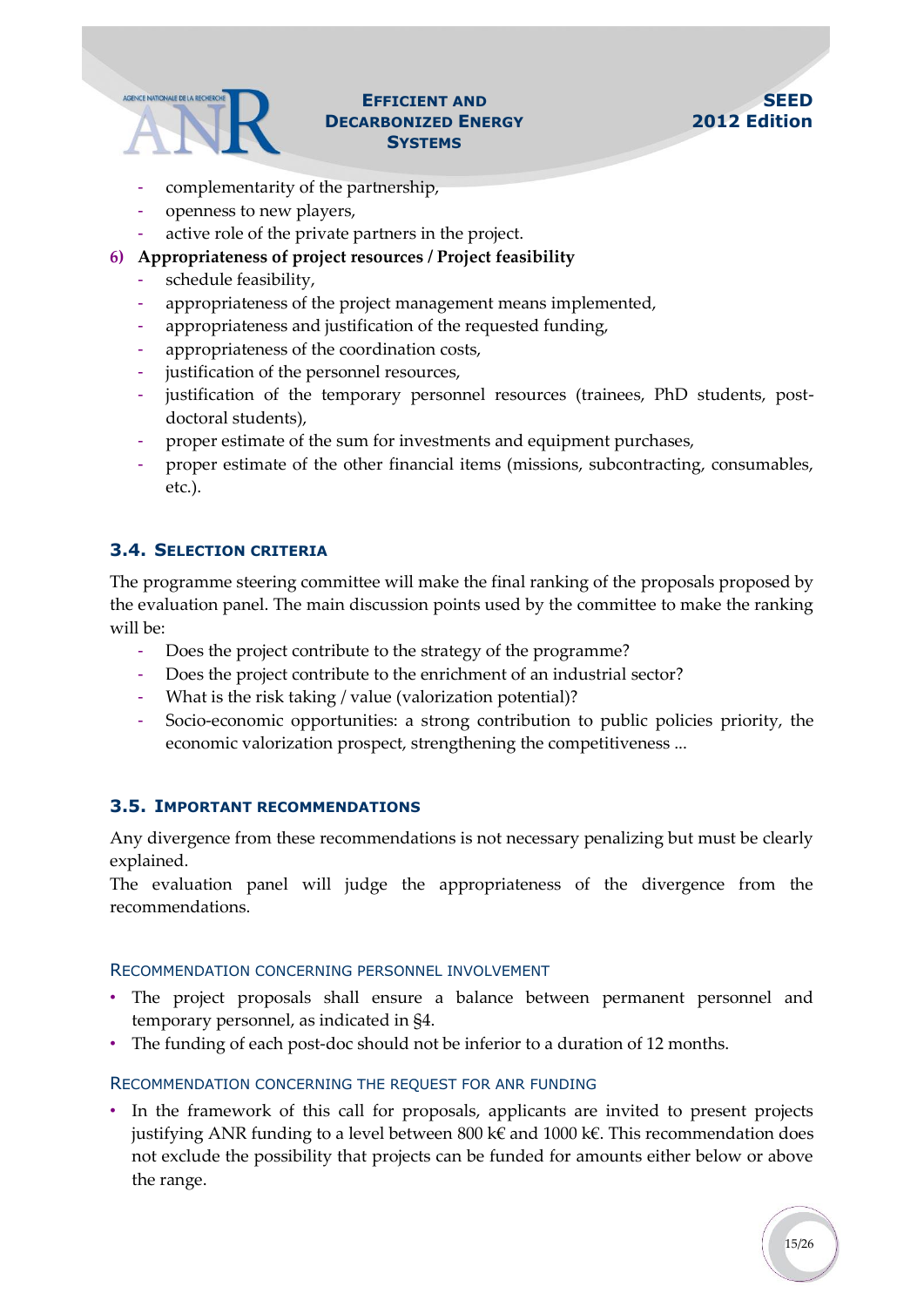#### AGENCE NATIONALE DE LA RECHERCHE **DECARBONIZED ENERGY SYSTEMS**

#### RECOMMENDATION CONCERNING "FOLLOW-UP" PROJECTS

• Project proposals following on from previous project(s) financed by the ANR shall include a detailed report of the results obtained and clearly describe the new problems posed and the new objectives.

#### RECOMMENDATION CONCERNING PROJECTS INVOLVING FOREIGN PARTNERS WITHOUT A PRIOR BILATERAL AGREEMENT SIGNED BETWEEN THE ANR AND A FOREIGN FUNDING AGENCY

The foreign partner must ensure his/her own financing and explicit in the scientific and technical proposal:

- Whether the activities are carried out with already existing funds and justify
- Whether the foreign partner has already received national funding for its contribution to the proposed project

• If not, indicate whether he/she requested a national funding for his/her participation in the project by sending out the same scientific proposal to a funding organisation of his/her country. In that case provide the complete details of the funding organisation as well as the name, function, e-mail and phone number of the programme director in his/her country.

#### RECOMMENDATION CONCERNING THE ACTIONS OF SCIENTIFIC AND TECHNICAL CULTURE AND COMMUNICATION

- Actions of scientific and technical culture and communication are eligible, but a clear link with the project must be demonstrated and the impact of such actions must be ambitious, specifying targeted audiences (e.g. media, youth, working people, teaching professionals, etc.). For the construction of the project, it is recommended to associate scientific communication/mediation professionals to those actions (communication department of research organisations and companies, operators of scientific culture, etc.). The budget allocated to these tasks should not exceed 8 to 10% of the funding request.
- As part of a research project, those actions will be evaluated as an element of the global impact of the project (criterion n°4, see above).
- For further information on integrating actions of scientific culture and communication, please consult ANR web page on the topic.

#### RECOMMENDATIONS CONCERNING THE ACTIONS SUPPORTING HIGHER EDUCATION

• The contribution of a project to the content of higher education trainings may reinforce the impact of such a project, e.g. supporting the integration of current research themes into the teaching. Projects funded by the ANR can integrate this approach into their work programme. The actions proposed must have a direct link with the content of the project. They can take diverse forms, e.g. constructing a web site, designing and developing original educational tools based on research material; educational conferences, etc.). The budget devoted to these tasks should not exceed 8 to 10% of the funding request.

• As part of a research project, those actions will be evaluated as an element of the global impact of the project (criterion n°4, see above).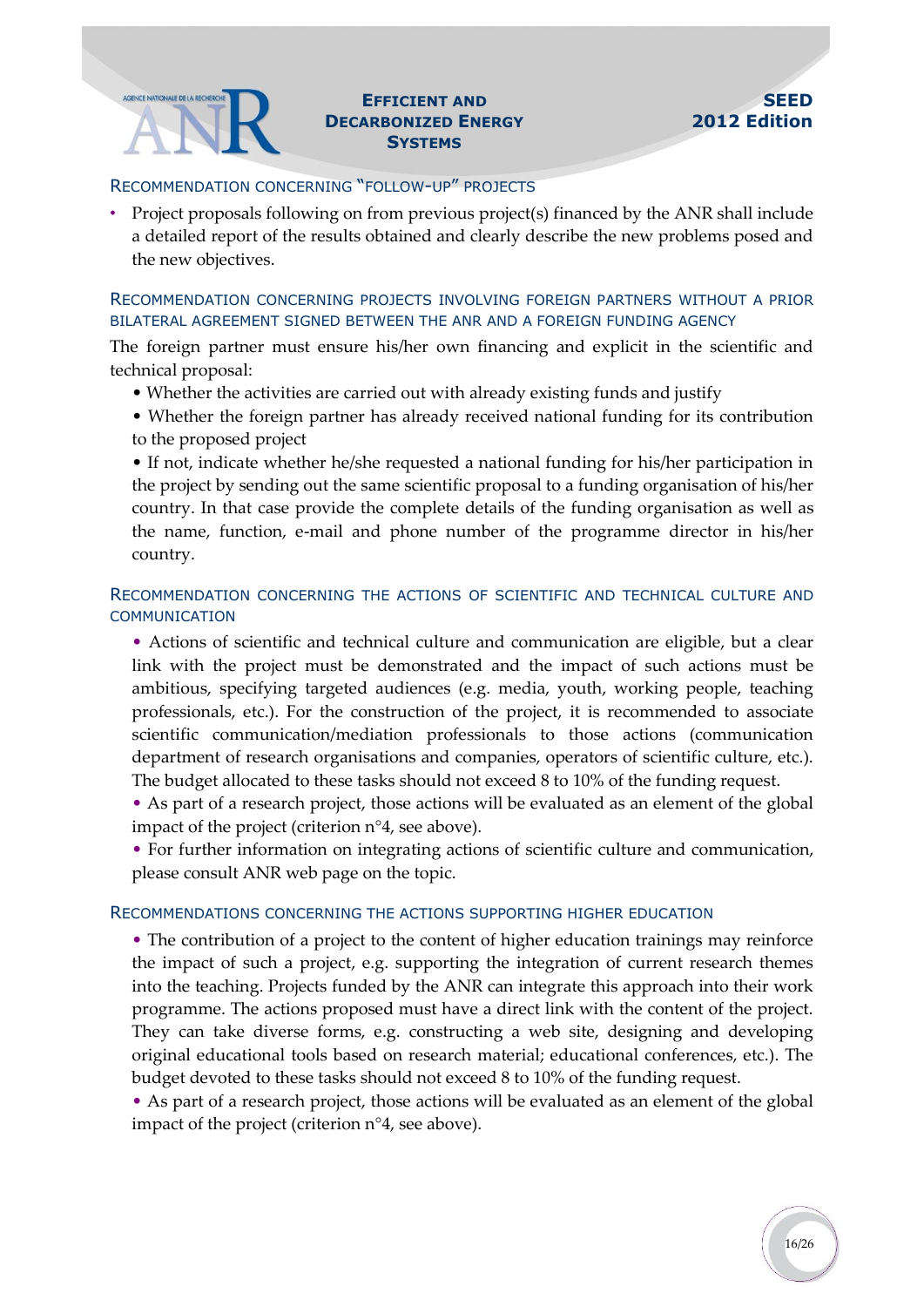### **DECARBONIZED ENERGY SYSTEMS**

#### <span id="page-16-0"></span>**4. PARTICULAR FUNDING PROVISIONS**

This section complements the general provisions set forth in §6.1

#### CONDITIONS FOR FINANCING TEMPORARY PERSONNEL

Temporary personnel (trainees, post-doctoral students, fixed-term contract employees, temporary employees, etc.) may be assigned to projects in this programme. Except for special cases, the manpower (in person months) funded by the ANR for the project as a whole should not exceed 50% of the total manpower engaged in the project.

#### RECRUTING PHD SCHOLARSHIPS

For this program, Ph.D. students may be funded by the ANR. Funding for Ph.D. students by the ANR in no way prejudges the agreement of the graduate school. Doctoral students are counted as temporary staff for the implementation of the "condition for the funding of temporary staff" above.

### <span id="page-16-1"></span>**5. SUBMISSION CONDITIONS**

#### <span id="page-16-2"></span>**5.1. CONTENT OF THE SUBMISSION FILE**

The submission file, appendices excluded, must include all the elements necessary for the scientific and technical evaluation of the project. It must be completed before the submission deadline, the date and time of which are indicated on p. 2 of this call for proposals.

#### **IMPORTANT**

No additional elements will be accepted after the submission deadline, the date and time of which are indicated on p. 2 of this call for proposals.

The submission file comprises two documents that must be entirely filled out:

- a) The project "administrative and financial document". It is generated by the submission site after entering the required information on line.
- b) The "scientific document" is the scientific and technical description of the project. The document template is available in Word format on the ANR web site on the page dedicated to the call for proposals. Once completed, this document is to be uploaded to the submission site in the "Scientific document" tab. This document must not exceed 40 pages in the layout and typography provided by the ANR.

It is recommended to produce the scientific and technical description of the project proposal in English. In the case that the scientific and technical description is drawn up in French, a translation in English may be requested within a deadline compatible with the evaluation process.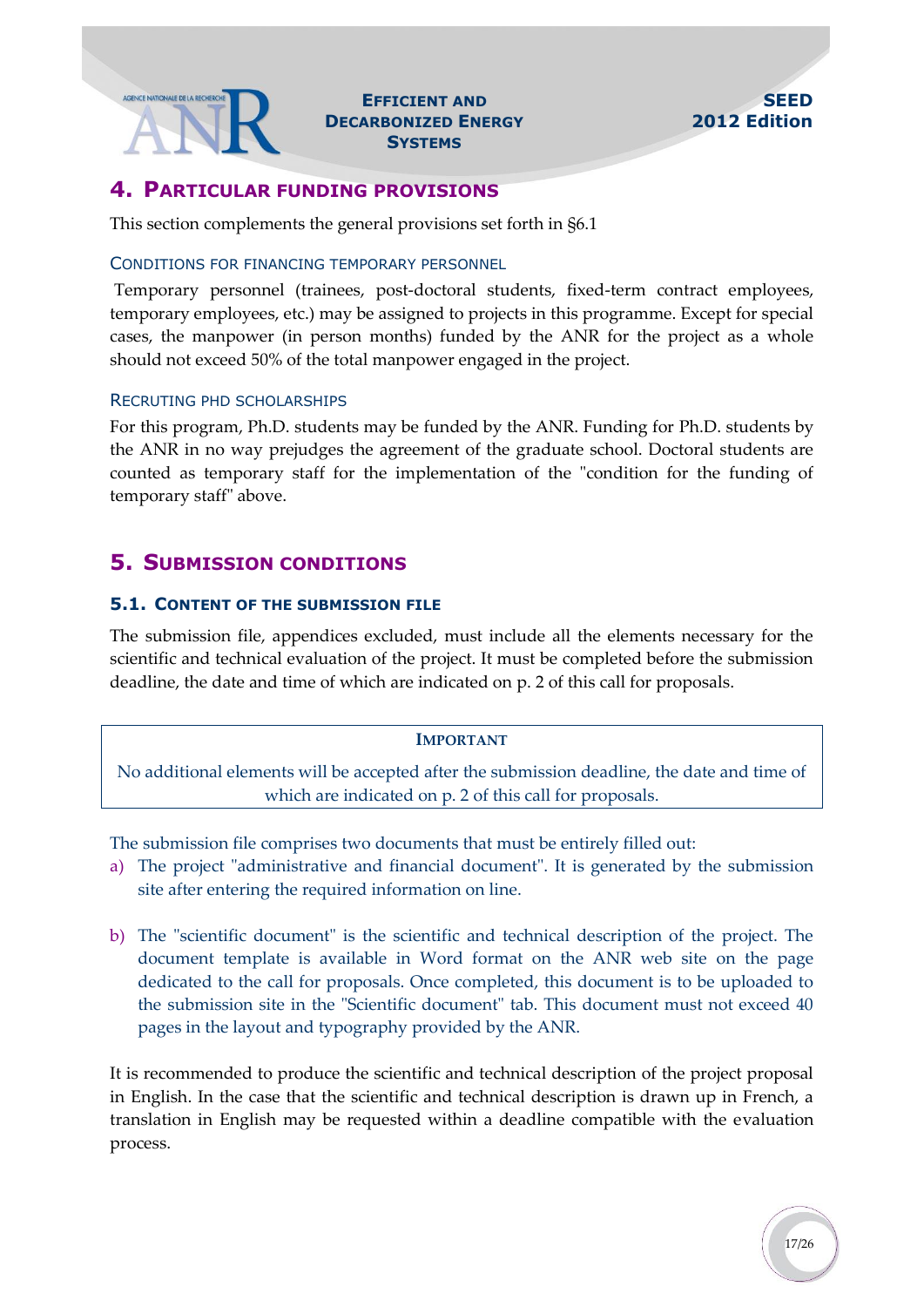

#### **EFFICIENT AND DECARBONIZED ENERGY SYSTEMS**

#### <span id="page-17-0"></span>**5.2. SUBMISSION PROCEDURE**

1) SUBMISSION SHALL BE MADE ON LINE ON THE DEDICATED SITE ACCESSIBLE FROM THE ANR WEB SITE AT THE ADDRESS INDICATED ON PAGE 1:

- before the date indicated on page 1,
- link available starting from [http://www.agence-nationale-recherche.fr/programmes-de](http://www.agence-nationale-recherche.fr/programmes-de-recherche/appel-detail/systemes-energetiques-efficaces-et-decarbones-seed-2012/)[recherche/appel-detail/systemes-energetiques-efficaces-et-decarbones-seed-2012/](http://www.agence-nationale-recherche.fr/programmes-de-recherche/appel-detail/systemes-energetiques-efficaces-et-decarbones-seed-2012/) on the call for proposals publication page of the ANR web site.

#### **The project can be modified right up until the call for proposals is closed.**

Only the information present on the submission web site at the time of the closure of the call for proposals will be taken into account.

**ANY FILE CONTAINING A SCIENTIFIC DOCUMENT AND A POSITIVE FUNDING REQUEST WHEN THE CALL CLOSES WILL BE CONSIDERED SUBMITTED, AND IN THIS CASE AN ELECTRONIC ACKNOWLEDGEMENT OF RECEIPT WILL BE SENT TO THE COORDINATOR.**

2) SCAN TRANSMISSION (in PDF format) of the administrative and financial document.

This document is generated by the submission site after entering the required information on line.

This document is to be downloaded from the submission site, printed, signed by all the French partners, then scanned (in PDF format) and uploaded to the ANR submission site by the French project coordinator no later than the date indicated on page 2.

Reminder: the scientific representative and the direction (or any person authorized to sign on behalf of the organisation) of each public organisation or research foundation that is partner in a project **must sign** the administrative and financial document. For the other partners, only the legal representative must sign this document.

#### <span id="page-17-1"></span>**5.3. SUBMISSION RECOMMENDATIONS**

It is strongly recommended:

- Not to wait until the submission deadline to submit the project;
- To start on-line entry of the administrative and financial data at the latest one week before the closing date of the call for proposals. For information only, below is a nonexhaustive list of the data to be provided:
	- full name, abbreviation and category of partner
	- calculation of the basis of the funding request
	- belonging to a Carnot institute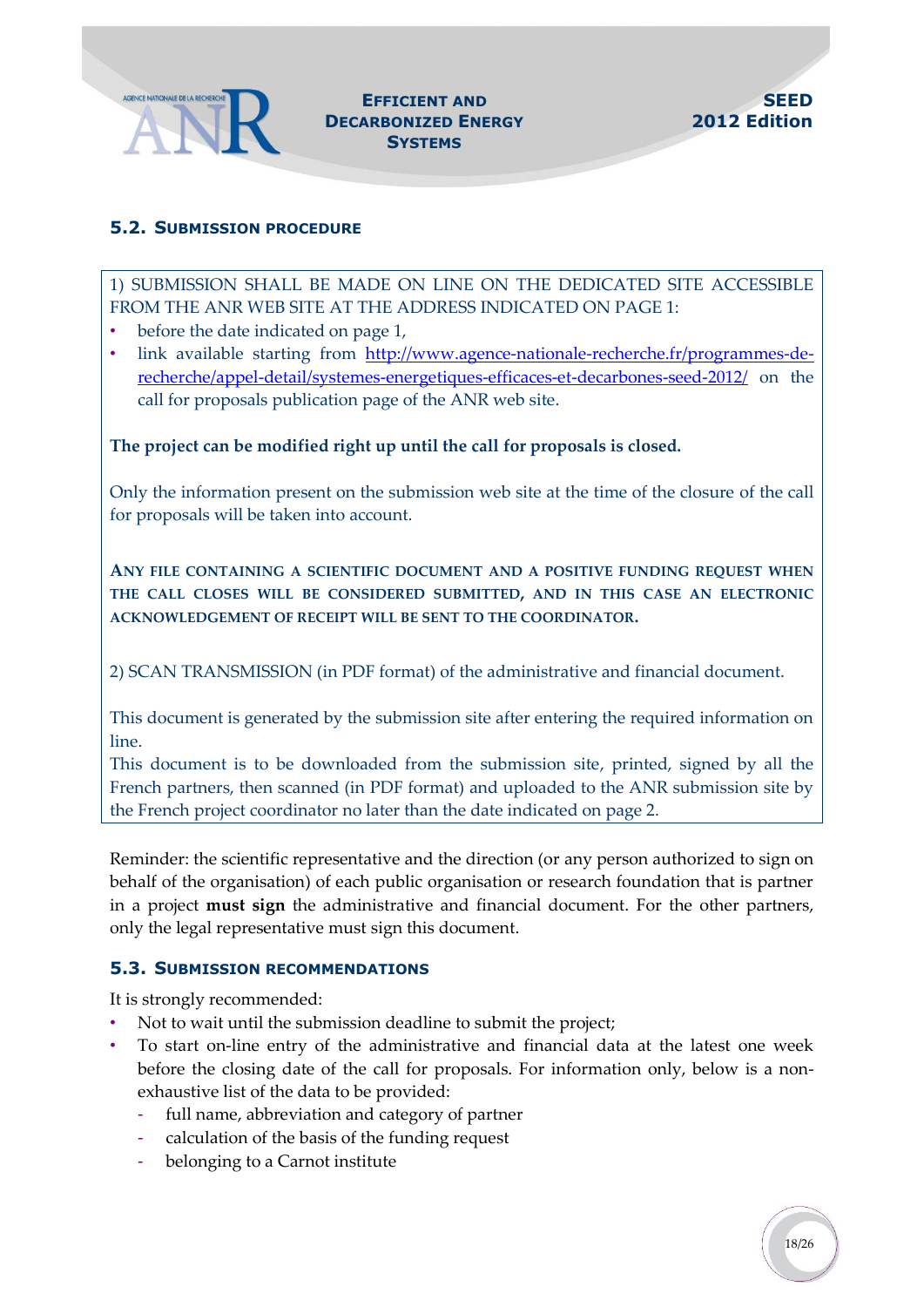## **DECARBONIZED ENERGY SYSTEMS**

#### **SEED 2012 Edition**

- for a laboratory of a public research organisation: type and number of unit, managing and housing supervising organisation
- for a company: SIRET number and staff (for SMEs)
- work location address
- funding request: exclusive of VAT cost per month of permanent and non-permanent personnel, etc.
- …
- To register the information entered on the submission site before leaving each page;
- To regularly consult the website dedicated to the programme at the address indicated on p. [2,](#page-1-0) which contains updated information concerning the applicable procedures (submission site user's guide, budget preparation guide, glossary, FAQs, etc.);
- To contact the project officers by electronic mail at the address(es) indicated on p. [2](#page-1-0) of this call for proposals.

#### <span id="page-18-0"></span>**5.4. PARTICULAR SUBMISSION CONDITIONS FOR THE APPLICATION FOR LABELLING BY A COMPETITIVENESS CLUSTER<sup>4</sup>**

The application for project labelling by one or more competitiveness clusters is made from the submission site using the following procedure:

- When submitting the project proposal, the partner can indicate the intention to request labelling by one or more competitiveness clusters in the clusters tab.
- A pre-filled application request form is automatically generated.
- An e-mail alert is sent to the competitiveness cluster(s) concerned. The cluster(s) must then download the form from the submission website.
- Once completed, dated and signed, the cluster must upload the scanned document (pdf format) on the submission website within a deadline of two months after the closing date of the call.

Project partners are requested to contact the cluster in parallel to the project submission procedure.

#### <span id="page-18-1"></span>**6. GENERAL PROVISIONS AND DEFINITIONS**

#### <span id="page-18-2"></span>**6.1. ANR FUNDING**

#### TYPE OF FUNDING

1

The funds allocated by the ANR to each partner will be provided as a non-refundable grant in accordance with the provisions of the "Regulations relative to conditions of allocating ANR funds", which can be consulted on the ANR web site<sup>5</sup>.

<sup>4</sup> See additional provisions related to clusters in § 6.3

<sup>5</sup>**[http://www.agence-nationale-recherche.fr/documents/uploaded/2007/reglement-modalites-attribution](http://www.agence-nationale-recherche.fr/documents/uploaded/2007/reglement-modalites-attribution-aide.pdf)[aide.pdf](http://www.agence-nationale-recherche.fr/documents/uploaded/2007/reglement-modalites-attribution-aide.pdf)**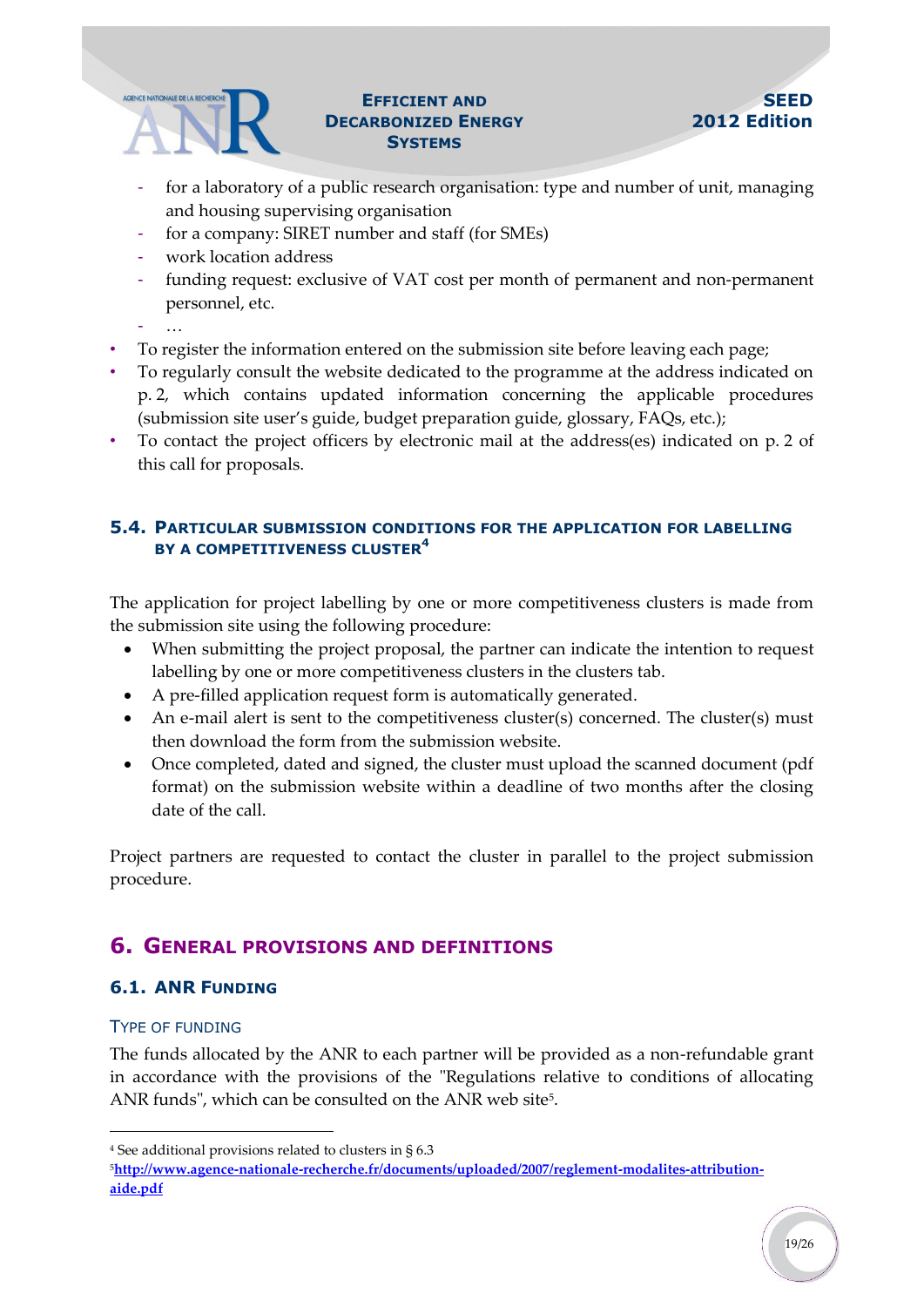

## **DECARBONIZED ENERGY SYSTEMS**

ANR funding is limited to project partners residing in France, the associated international laboratories of French research organisations and higher education and research institutions, and French institutions established abroad. Foreign partners may nevertheless participate on condition that each foreign partner ensures its own financing in the project.

#### **IMPORTANT**

The ANR will not allocate funding of less than €15,000 to a project partner.

#### FUNDING RATES FOR PRIVATE ENTERPRISES

The maximum ANR funding rates for private enterprises<sup>6</sup> for this call for proposals are as follows:

| Type of research                  | Maximum funding rate for<br><b>SME<sub>s</sub></b> | Maximum funding rate for<br>enterprises other than SMEs |
|-----------------------------------|----------------------------------------------------|---------------------------------------------------------|
| Fundamental research <sup>7</sup> | 45 % of eligible expenditure                       | 30 % of eligible expenditure                            |
| Industrial research               | 45 *% of eligible expenditure                      | 30 % of eligible expenditure                            |

(\*)For projects that do not involve a true collaboration between an enterprise and a research organisation, the maximum funding rate is 35%.

There is true collaboration between an enterprise and a research organisation when the research organisation underwrites at least 10% of the costs on which the funding request is based and when it retains the right to publish the results of the research, whenever these results are obtained from the organisation's own research efforts.

#### **IMPORTANT**

The incentive effect<sup>8</sup> of allocating ANR funding to companies other than SMEs must be established. Consequently, non-SMEs selected for funding under this call will be asked to provide the information necessary to evaluate this aspect during the finalizing of the administrative and financial files.

1

<sup>6</sup> See definitions relating to structures in [§ 6.6.](#page-24-0)

<sup>7</sup> See definitions of research categories in § [6.4.](#page-22-0)

<sup>8</sup> See definition of the incentive effect in § 6.7.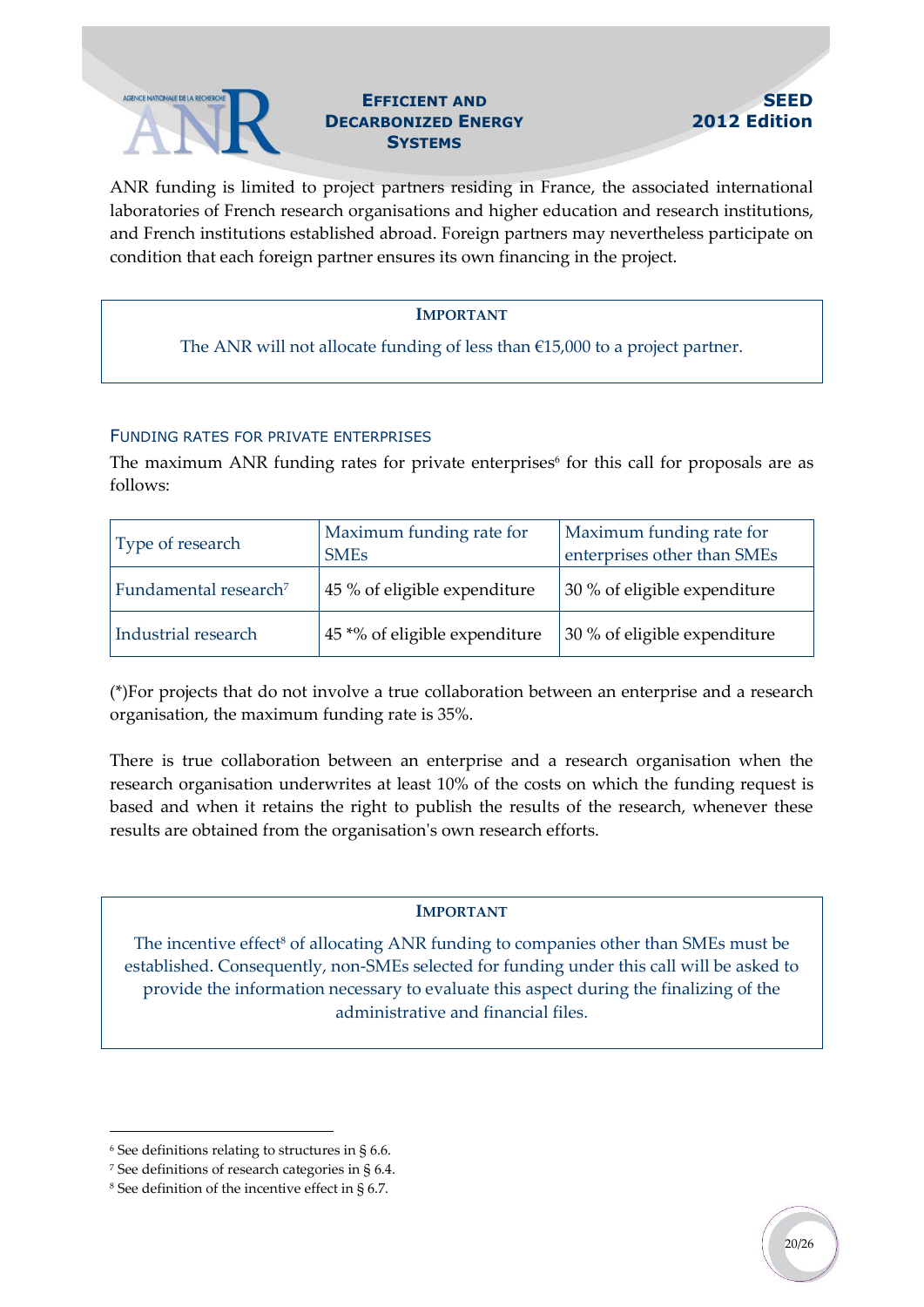#### AGENCE NATIONALE DE LA RECHERCHE **DECARBONIZED ENERGY SYSTEMS**

#### <span id="page-20-0"></span>**6.2. REGULATORY AND CONTRACTUAL OBLIGATIONS**

#### CONSORTIUM AGREEMENTS

For public / private partnership projects involving a research organisation and a private enterprise the partners must conclude, under the supervision of the project coordinator, an agreement specifying:

- the distribution of the tasks, human and financial resources and deliverables;
- the sharing of the intellectual property rights linked to findings obtained within the framework of the project;
- the project start and end dates;
- the conditions of publication / dissemination of the results;
- the application and transfer of project findings.

These agreements shall enable the existence of any indirect financial support entering into the calculation of the maximum level of funding authorized under the European Community Framework for state aid for research and development and innovation (referred to hereinafter as the "EC Framework") to be determined.

It will be assumed that there is no indirect aid if at least one of the following conditions is satisfied:

- The beneficiary company, working within the EC Framework, underwrites all the project costs;
- where results cannot be protected by intellectual property rights, the beneficiary research organisation is free to use and disseminate its results;
- where results can be protected by intellectual property rights, the beneficiary research organisation retains ownership of these rights;
- the beneficiary company, working within the EC Framework, that benefits from a result developed by a beneficiary research organisation remunerates the latter in keeping with market conditions.

The project coordinator will send a copy of this agreement to the ANR along with a statement signed by the partners certifying the compatibility of the agreement with the provisions of the EC Framework and the convention(s) defining the conditions of project performance and financing. **The documents shall be sent within twelve months after the grant agreements come into force.**

The statement must therefore certify either that the consortium agreement fulfils one of the conditions listed above, or that all the intellectual property rights concerning the results and the rights of access to these results are allocated to the various partners in a way that reflects their respective interests and their level of participation in the project, including financial and other contributions. Failing this, the consortium agreement may be considered as a form of indirect funding, leading to a reduction in the percentage of direct funding allocated by the ANR.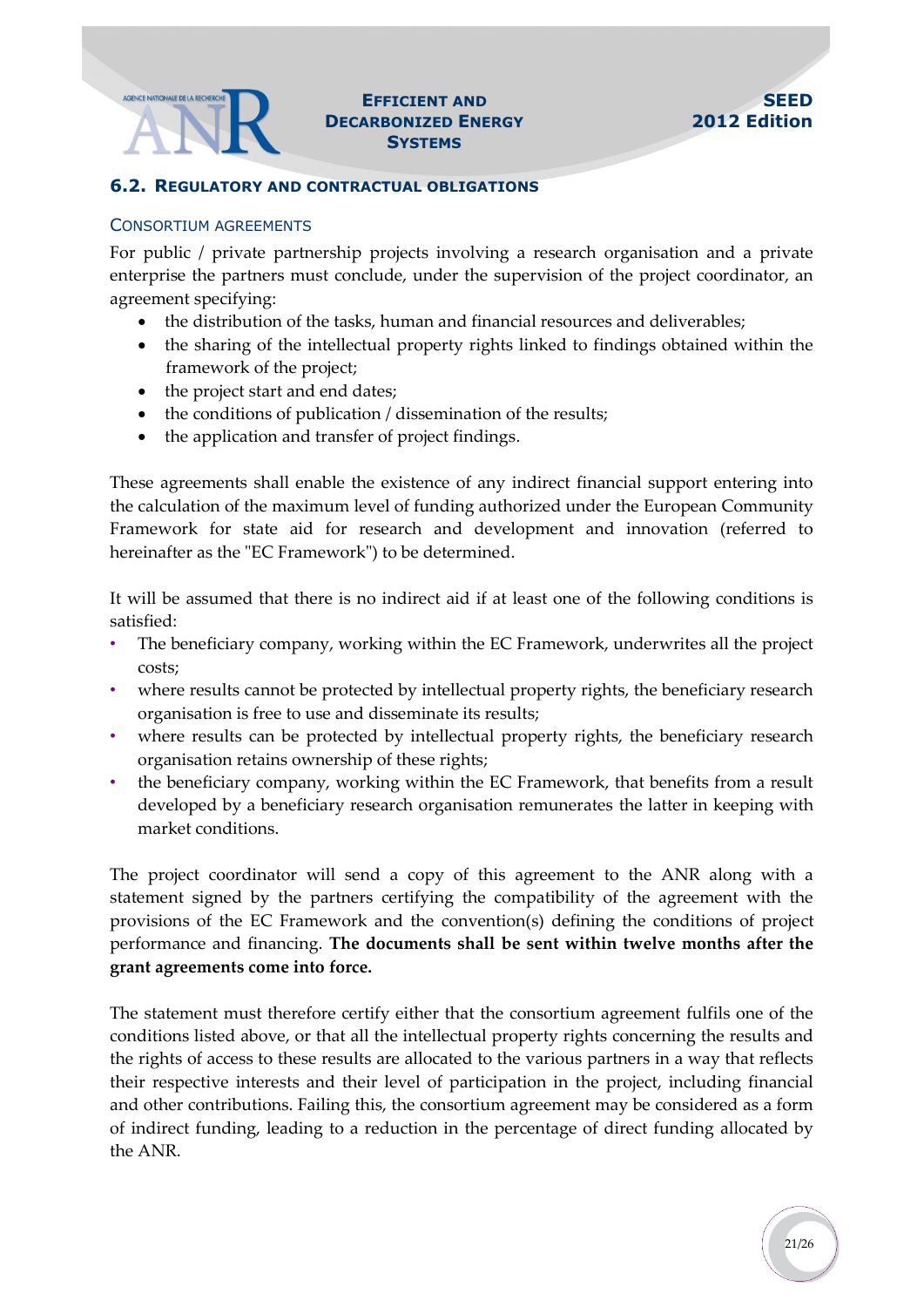### **DECARBONIZED ENERGY SYSTEMS**

#### SCIENTIFIC FOLLOW-UP OF PROJECTS

Funded projects will be scientifically monitored during their lifetime by the ANR, up to one year after the end of the project. Scientific follow-up consists of:

- intermediate progress reports (2 or 3 according to the project duration);
- a final report;
- the collection of impact data on the project;
- the participation to at least one intermediate assessment seminar;
- the participation to thematic symposia organised by the ANR (one or two participations).

Project proposals must take into consideration the corresponding costs in their work programme and in the project estimates.

#### MORAL RESPONSIBILITY

The funding of a project by the ANR does not relieve the project partners of their obligations concerning the regulations and code of ethics applicable to their area of activity.

The coordinator undertakes in the name of all the partners to keep the ANR informed of any change likely to modify the content, the partnership or the schedule of project performance between the time of project submission and publication of the list of selected projects.

#### <span id="page-21-0"></span>**6.3. ADDITIONAL PROVISIONS**

#### COMPETITIVENESS CLUSTERS**<sup>9</sup>**

The partners of a project can have their project labelled by one or more competitiveness clusters. The labelling of a project by a cluster reflects the acknowledgement of the interest of the project with respect to the strategic orientations of the cluster.

As the project labelling application requires the disclosure of strategic, scientific and financial information to the cluster, the partner behind the labelling initiative is asked to obtain the agreement of the other project partners beforehand. In the ANR selection process, the steering committee is informed if a project has a cluster label.

If the project is financed by the ANR, the partners undertake to communicate the project intermediate and final reports to the competitiveness cluster. The ANR reserves the option of inviting representatives of the competitiveness cluster to attend any project reviews or follow-up and assessment operations.

The ANR may allocate additional funding to the partners of a labelled project<sup>10</sup> if they are situated in the region(s) of the cluster(s) concerned, **and if the project is a public-private partnership involving at least a research organisation and a private company.**

If the partner is a company, this additional funding complements the initial project grant.

1

<sup>9</sup> See definition of a competitiveness cluster in § 6.6

<sup>&</sup>lt;sup>10</sup> A project can be labelled by several clusters; in this case, the geographical perimeter considered will be that covered by all the clusters having labelled the project.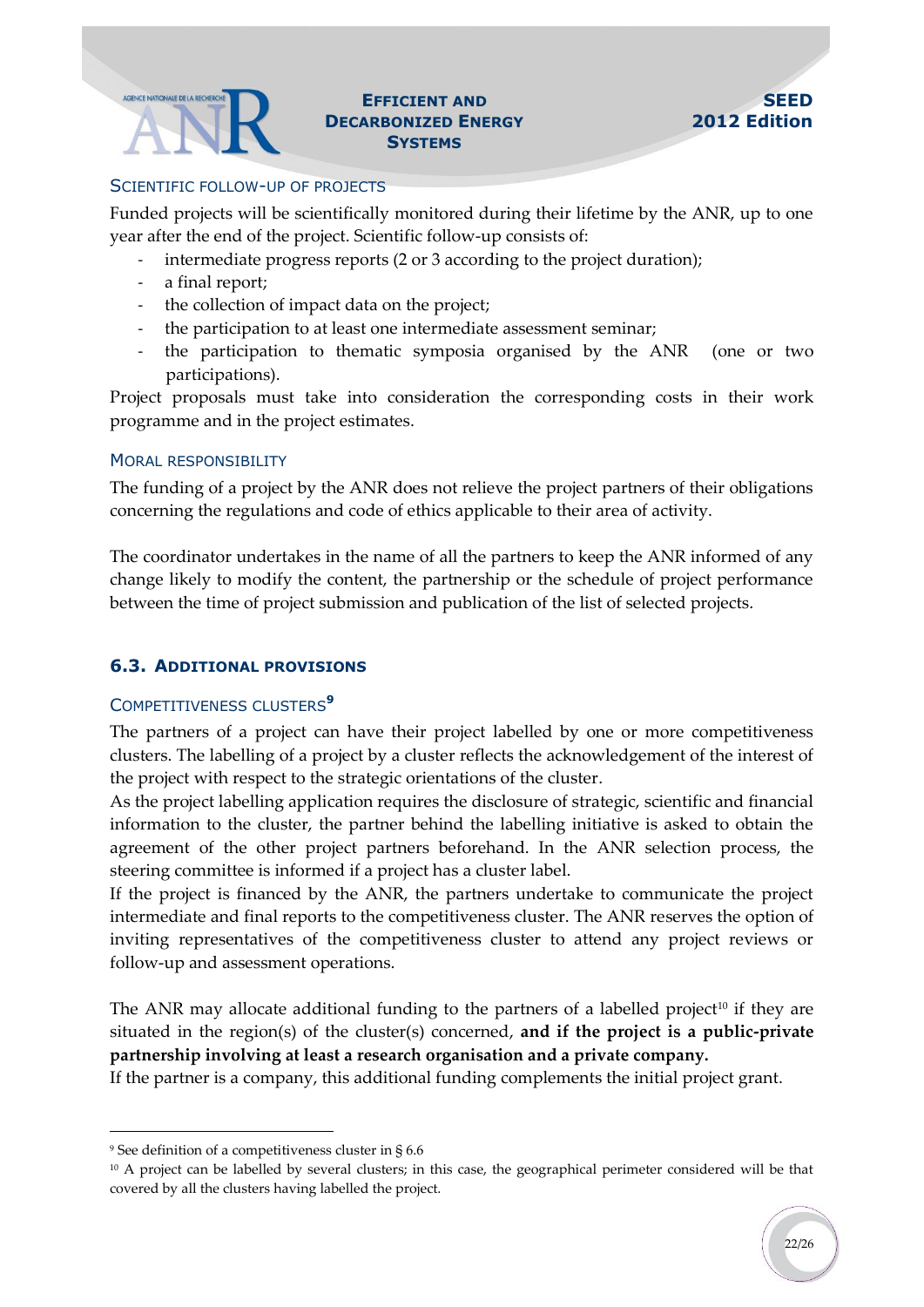## **DECARBONIZED ENERGY SYSTEMS**

#### **SEED 2012 Edition**

If the partner is a public research laboratory or a legal entity that is not subject to the EC Framework rules, this additional funding must be allocated to expenses that relate to the competitiveness cluster's activity (oversight and coordination, technological watch, project engineering, etc.)<sup>11</sup>.

#### RESEARCH TAX CREDIT

The expenses incurred by companies to finance research work may be eligible for the research tax credit - see article 244 quater B of the general tax code.

The tax credit for projects selected by the ANR may be allocated to companies as additional funding on the basis of the part of the research budget that is not covered by ANR funding.

A prior opinion on the eligibility of the operation for the French research tax credit (called CIR) can be obtained by filing a request with the ANR for an advance tax ruling (prior agreement) - see article L80B3 bis of the "Livre des procédures fiscales" (French fiscal procedures book). To benefit from this provision, companies must choose the system provided for by article 3bis of article L80B (see paragraph 1 of the application form which can be downloaded from the following address):

#### <http://www.agence-nationale-recherche.fr/CIR>

The employees who examine the research tax credit (CIR) application files are held to professional secrecy, on the same account as the tax authority employees under the conditions provided for in article L103 of the "Livre des procédures fiscales" (French fiscal procedures book).

#### <span id="page-22-0"></span>**6.4. DEFINITIONS CONCERNING THE DIFFERENT RESEARCH CATEGORIES**

These definitions figure in the EC Framework for state aids for research and development and innovation<sup>12</sup>. The following meanings apply:

**Fundamental research**: "experimental or theoretical work undertaken primarily to acquire new knowledge of the underlying foundations of phenomena or observable facts, without any direct practical application or use in view".

**Industrial research**: "the planned research or critical investigation aimed at the acquisition of new knowledge and skills for developing new products, processes or services or for bringing about a significant improvement in existing products, processes or services. It comprises the creation of components of complex systems, which is necessary for the industrial research,

<sup>12</sup> See JOUE 30/12/2006 C323/9-10

-

<sup>11</sup> To learn more about the conditions of allocation and use of the additional funding , see: http://www.agencenationale-recherche.fr/partenariats-public-prive/poles-de-competitivite/regles-de-calcul-et-d-utilisation-ducomplement-lie-au-label/

<http://www.agence-nationale-recherche.fr/documents/uploaded/2007/encadrement.pdf>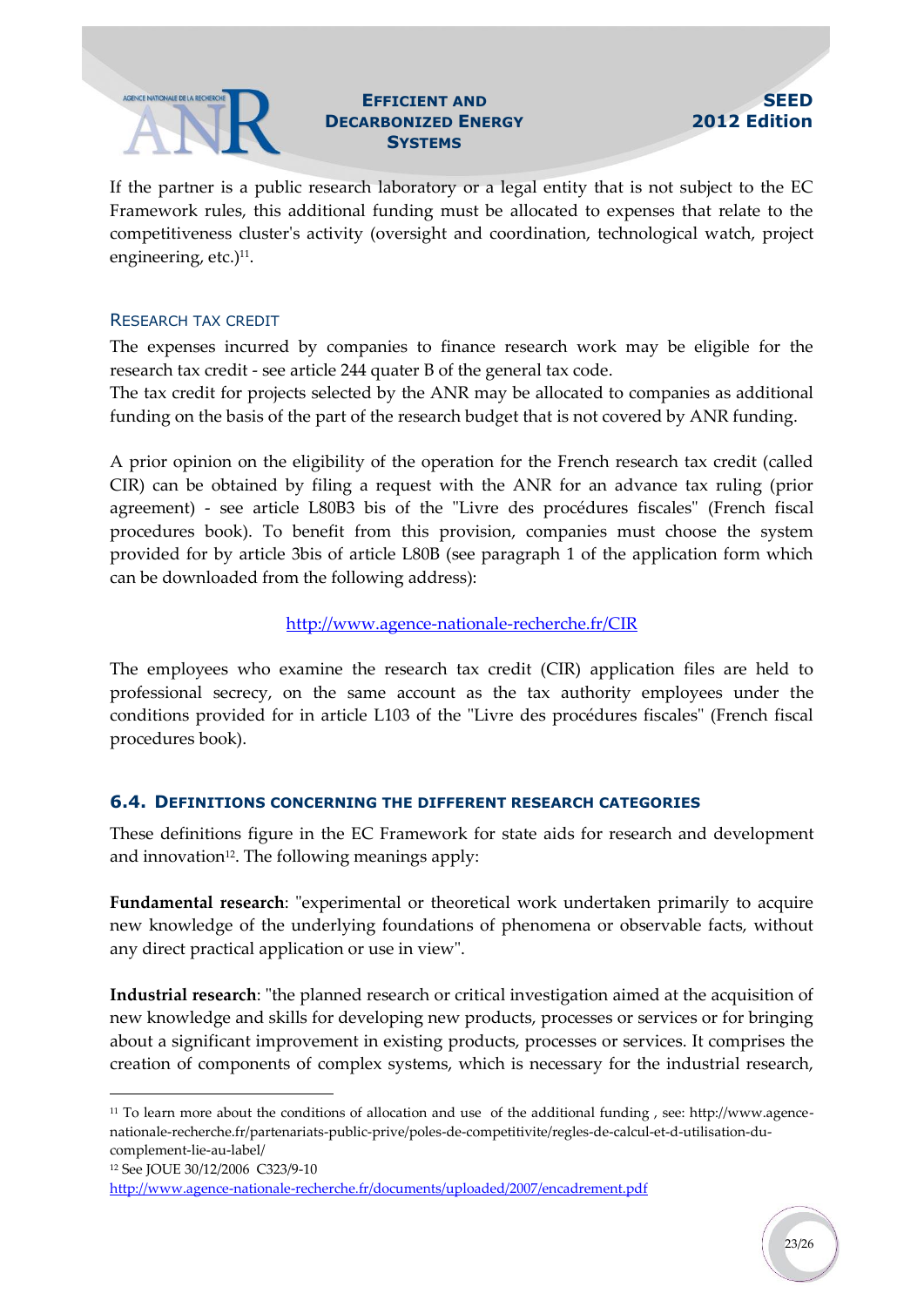### **DECARBONIZED ENERGY SYSTEMS**

notably for generic technology validation, to the exclusion of prototypes covered [in the definition of experimental development] […]".

**Experimental development**: "the acquiring, combining, shaping and using of existing scientific, technological, business and other relevant knowledge and skills for the purpose of producing plans and arrangements or designs for new, altered or improved products, processes or services. These may also include, for example, other activities aiming at the conceptual definition, planning and documentation of new products, processes and services. The activities may comprise producing drafts, drawings, plans and other documentation, provided that they are not intended for commercial use.

The development of commercially usable prototypes and pilot projects is also included where the prototype is necessarily the final commercial product and where it is too expensive to produce for it to be used only for demonstration and validation purposes. In case of a subsequent commercial use of demonstration or pilot projects, any revenue generated from such use must be deducted from the eligible costs.

The experimental production and testing of products, processes and services are also eligible, provided that these cannot be used or transformed to be used in industrial applications or commercially.

Experimental development does not include the routine or periodic changes made to products, production lines, manufacturing processes, existing services and other operations in progress, even if such changes may represent improvements."

#### <span id="page-23-0"></span>**6.5. DEFINITIONS CONCERNING PROJECT ORGANISATION**

For each project, a single coordinating partner is designated, and each of the other partners designates a scientific and technical representative.

**Coordinator**: the person responsible for the scientific and technical coordination of the project, the setting up and formalizing of the collaboration between the partners, production of the project deliverables, holding of the progress meetings and communication of the results. The coordinator is the chief contact for the ANR. The partner to which the coordinator belongs is called the coordinating partner.

**Partner**: Unit of a research organisation or of an enterprise (see the definitions concerning the structures in §6.6) or another legal entity.

**Coordinating partner**: partner to which the coordinator belongs.

**Scientific and technical representative**: each partner appoints a scientific and technical representative who is the chief contact for the coordinator and is responsible for production of the partner's deliverables.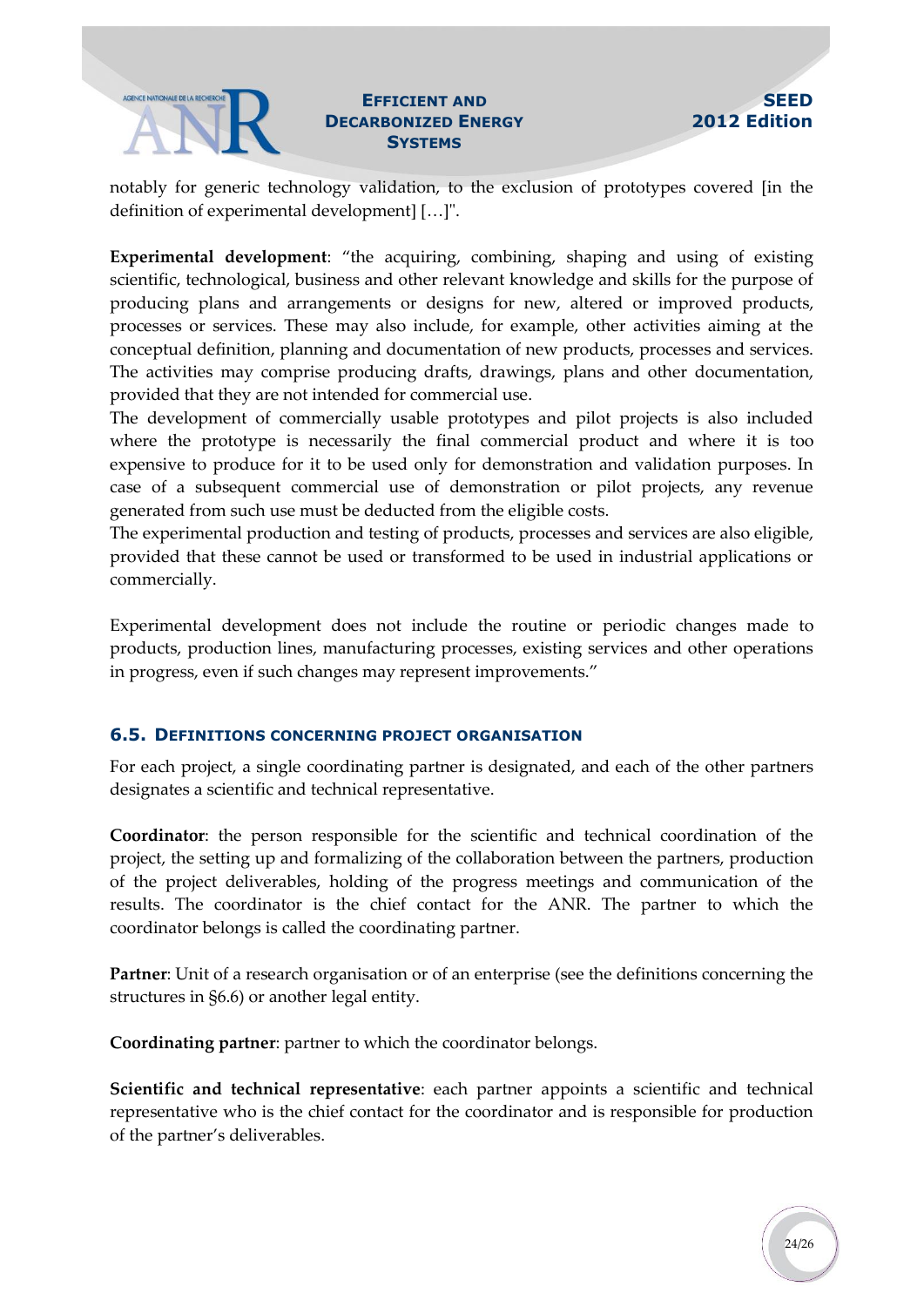## **DECARBONIZED ENERGY SYSTEMS**

#### **SEED 2012 Edition**

**Public private partnership project:** research project for which at least one of the partners is an enterprise and at least one of the partners belongs to a research organisation (see definitions in § 6.6 of this document).

#### <span id="page-24-0"></span>**6.6. DEFINITIONS CONCERNING THE STRUCTURES**

**Research organisation:** "an entity, such as a university or research institute, irrespective of its legal status (organised under public or private law) or way of financing, whose primary goal is to conduct fundamental research, industrial research or experimental development and to disseminate their results by way of teaching, publication or technology transfer; all profits are reinvested in these activities, the dissemination of their results or teaching; undertakings that can exert influence upon such an entity in the quality of for example, shareholders or members, shall enjoy no preferential access to the research capacities of such an entity or to the research results generated by  $it^{13}$ .

Technical centres, save duly justified exceptions, are considered to be research organisations.

<span id="page-24-2"></span>**Enterprise**: An enterprise is considered to be any entity engaged in an economic activity, irrespective of its legal form. This includes, in particular, self-employed persons and family businesses engaged in craft or other activities, and partnerships or associations regularly engaged in an economic activity<sup>14</sup> .

**Small and medium-sized enterprise (SME)**: an enterprise that meets the European Commission's definition of an SME[14](#page-24-2) . More particularly, an SME is an independent company which employs fewer than 250 persons and which have an annual turnover not exceeding EUR 50 million, and/or an annual balance sheet total not exceeding EUR 43 million.

**Competitiveness cluster:** A competitiveness cluster is an association of enterprises, research centres and training organisations, situated in a given geographical area and deploying a common development strategy with the aim of creating synergies around innovative projects conducted jointly and targeting one market or more<sup>15</sup> .

#### <span id="page-24-1"></span>**6.7. OTHER DEFINITIONS**

-

**Incentive effect:** Having an incentive effect means, under the terms of the community provisions, that the aid induces the aid recipient to increase its R&D activities, by increasing their size, scope, amount spent or speed. The incentive effect shall be analysed by comparing a situation without aid a situation with aid being granted, using the answers to a questionnaire sent to the company. Various criteria may be used for this purpose: total

<sup>13</sup> See Community framework for State aids for research, development and innovation, JOUE 30/12/2006 C323/9- 11 [\(http://www.agence-nationale-recherche.fr/documents/uploaded/2007/encadrement.pdf\)](http://www.agence-nationale-recherche.fr/documents/uploaded/2007/encadrement.pdf)

<sup>&</sup>lt;sup>14</sup> See EC user guide on the definition of small and medium sized enterprises.

http://ec.europa.eu/enterprise/policies/sme/files/sme\_definition/sme\_user\_guide\_fr.pdf. <sup>15</sup> See <http://competitivite.gouv.fr/>